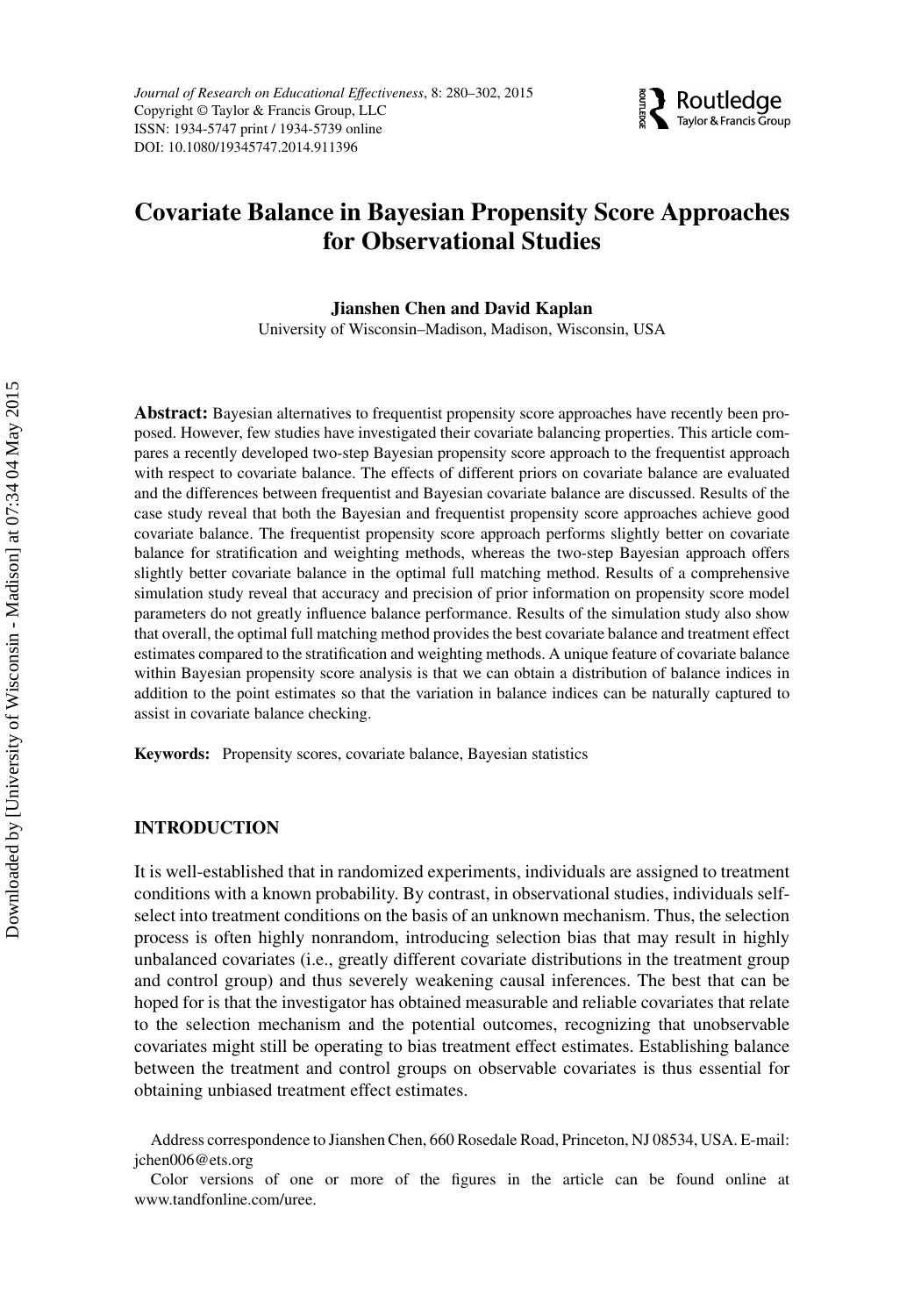In a classic article, Rosenbaum and Rubin (1983) proposed propensity score analysis

as a practical tool for reducing selection bias through balancing on measured covariates, where the propensity score is a scalar function of covariates so that subjects who match on their propensity scores can be treated as having similar covariate background. A variety of propensity score techniques have been developed for both the estimation and the application of the propensity score. Models for estimating the propensity score equation have included, for example, parametric logit regression with chosen interaction and polynomial terms (e.g., Dehejia & Wahba, 1999; Hirano & Imbens, 2001), and nonparametric generalized boosting modeling (McCaffrey, Ridgeway, & Morral, 2004). Methods for estimating the treatment effect while accounting for the propensity score include stratification, weighting, matching, and regression adjustment. Each of these propensity score techniques have a common goal, which is to achieve balanced covariate distributions across the different treatment conditions. Covariate balance after propensity score adjustment, therefore, is often evaluated to assess the effectiveness of propensity score techniques (see, e.g., Harder, Stuart & Anthony, 2010).

There have been numerous research studies examining the adequacy of covariate balance. For example, Rubin (2001) suggested three criteria for gauging balance between the treatment and control group, namely, small mean differences on propensity scores between the treatment and control group, similar variances of the propensity scores between treatment and control conditions, and similar residual variances of the covariates after the propensity score adjustment (the variance ratio should be close to one) in the two groups. Later, Austin and Mamdani (2006) demonstrated various indices to evaluate covariate balance, such as standardized differences and nonparametric density estimates. Among approaches for assessing covariate balance, statistical hypothesis testing has often been utilized in practice. However, there are two major complaints shared by Imai, King, and Stuart (2008) and Austin (2008) with regard to the validity of balance testing: (a) covariate balance is a sample property, and thus hypothesis testing is not relevant, and (b) samplesize reduction in matched samples can lead to less significant imbalance results even if the absolute imbalances remain constant. Agreement surrounding these concerns, though, has not been fully reached (Hansen, 2008; Hill, 2008; Stuart, 2008). In this context, a Bayesian perspective is more appealing because it can naturally avoid both problems and is the subject of this article.

Propensity score analysis has been mainly developed within the frequentist framework of statistics. An alternative Bayesian perspective for propensity score analysis was originally advocated by Rubin (1985). McCandless, Gustafson, and Austin (2009) first provided a practical Bayesian propensity score approach that stratifies individuals on the quintiles of the estimated propensity score, treating the propensity score as a latent variable and jointly estimating the propensity score and outcome models. McCandless, Gustafson, Austin, and Levy (2009) examined the covariate balance of their joint modeling approach via a case study of the effectiveness of beta-blocker therapy in heart failure patients. Their Bayesian stratification approach with simultaneous estimation of the propensity score and treatment effect was shown to provide poorer balance than the conventional frequentist counterpart, but it did reduce the association between the covariates and outcome and thus reduced the confounding effects of unbalanced covariates.

A concern surrounding the work of McCandless, Gustafson, and Austin (2009) centers on the joint modeling of the propensity score and outcome equations. Specifically, the propensity score should only be determined by covariates measured prior to treatment implementation and not influenced by the outcome measured after treatment assignment Steiner and Cook (2013). To address this problem, Kaplan and Chen (2012) developed a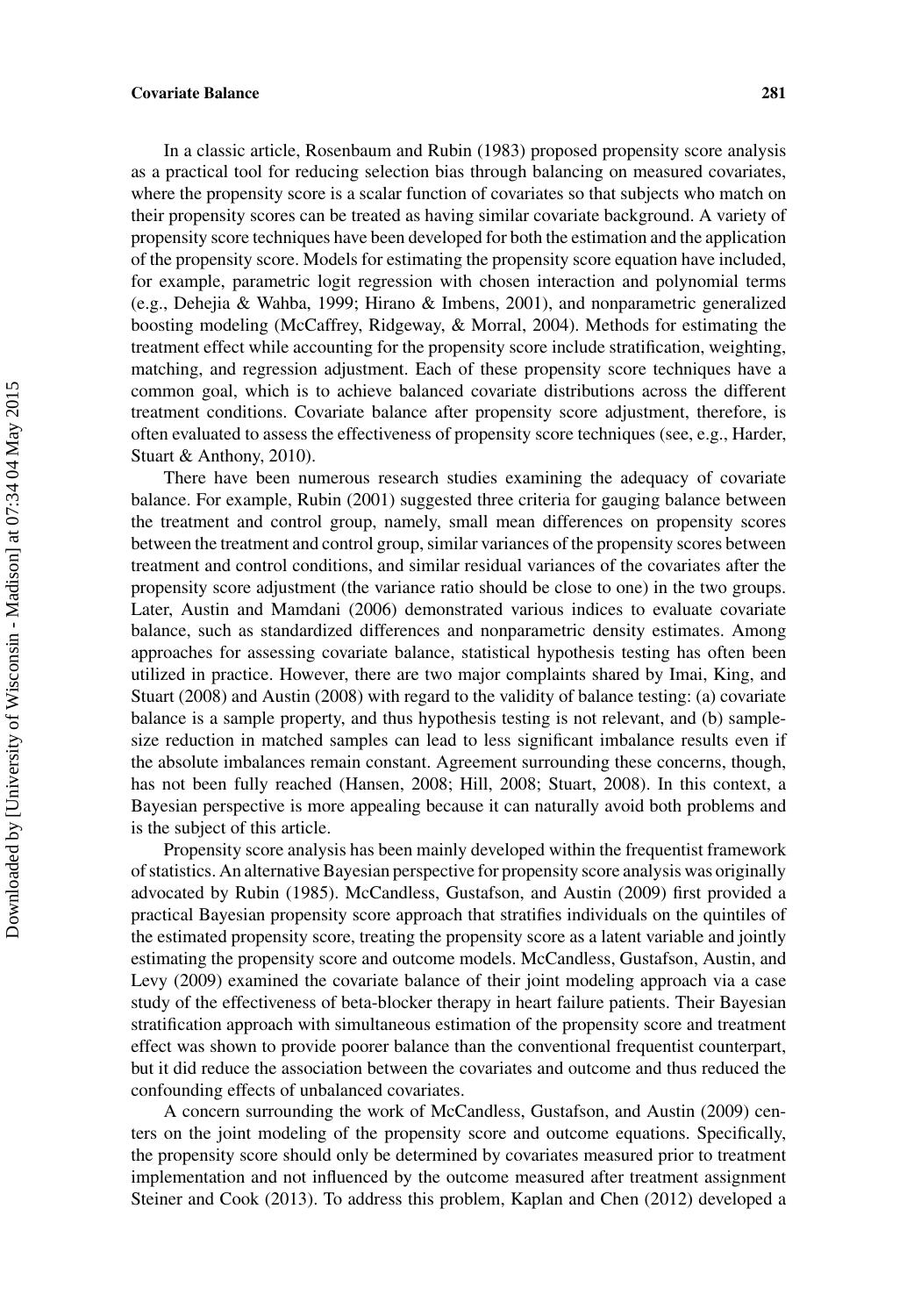two-step Bayesian propensity score approach, fitting the propensity score model and outcome model separately and examining its performance in regard to treatment effect and variance estimates via propensity score stratification, weighting, and optimal full matching methods. However, the balance properties of the two-step Bayesian propensity score approach have not yet been evaluated.

This article investigates the balance properties of the two-step Bayesian propensity approach (Kaplan & Chen, 2012) via a case study and a simulation study and demonstrates a way of assessing covariate balance within the Bayesian framework. The link between covariate balance and treatment estimation is also examined and discussed. The uniqueness of evaluating covariate balance in Bayesian propensity score approaches is that the uncertainty of balance indices can be naturally accounted for through the posterior distribution of propensity score model parameters. The posterior probability intervals (i.e., credible intervals) of balance indices can be acquired to judge the adequacy of covariate balance beyond simply point estimates. Concern (a), just mentioned with regard to balance tests, is irrelevant here because a Bayesian perspective draws inferences on the model parameters conditional on the sample and does not involve a hypothetical population from which the sample is derived. Concern (b) with regard to the impact of sample-size reduction accompanying matching on balance tests does not apply either because for Bayesian propensity score matching, uncertainty in the balance indices is captured by posterior distributions based on all the subjects, unlike frequentist hypothesis testing that examines significance of balance indices in matched samples with reduced sample sizes.

For the purpose of completeness, this article first briefly introduces the framework of propensity score analysis and its implementation. Then the following section presents Bayesian propensity score analysis and provides a comprehensive review of the Kaplan and Chen's (2012) two-step Bayesian propensity score approach. Next, the study design as well as results of a case study are presented and discussed, followed by the design and results of a simulation study. Finally, the conclusion section summarizes the article and discusses the pros and cons of covariate balance within Bayesian propensity score approaches.

# **PROPENSITY SCORE APPROACH AND ITS IMPLEMENTATION**

Throughout this article, we consider the simple case of a two-group problem, where individuals self-select into a treatment group or a control group. The propensity score is defined to be the conditional probability that a participant selects into the treatment group given a vector of covariates measured prior to treatment selection. Following the general notation of the Rubin causal model (Rubin, 1974), let  $Y_{1i}$  be the potential outcome for individual *i* if the individual receives the treatment and  $Y_{0i}$  be the potential outcome for individual *i* if the individual does not receive the treatment. The treatment indicator is denoted as *T*, where for individual *i*,  $T_i = 1$  if the individual was exposed to the treatment, and  $T_i = 0$ if the individual was not exposed to the treatment. The propensity score of individual *i* given a vector of observed covariates x can be expressed as  $e_i(x_i) = P(T_i = 1|x_i)$ . For the treatment effect estimation based on the population of individuals, there are two causal estimands that may be of interest. One is the *average treatment effect* (ATE), defined as

$$
\gamma_{ATE} = E(Y_{1i}) - E(Y_{0i}),\tag{1}
$$

which is the mean difference between a unit assigned to the treatment condition and a unit from the same population but assigned to the control condition. The other causal estimand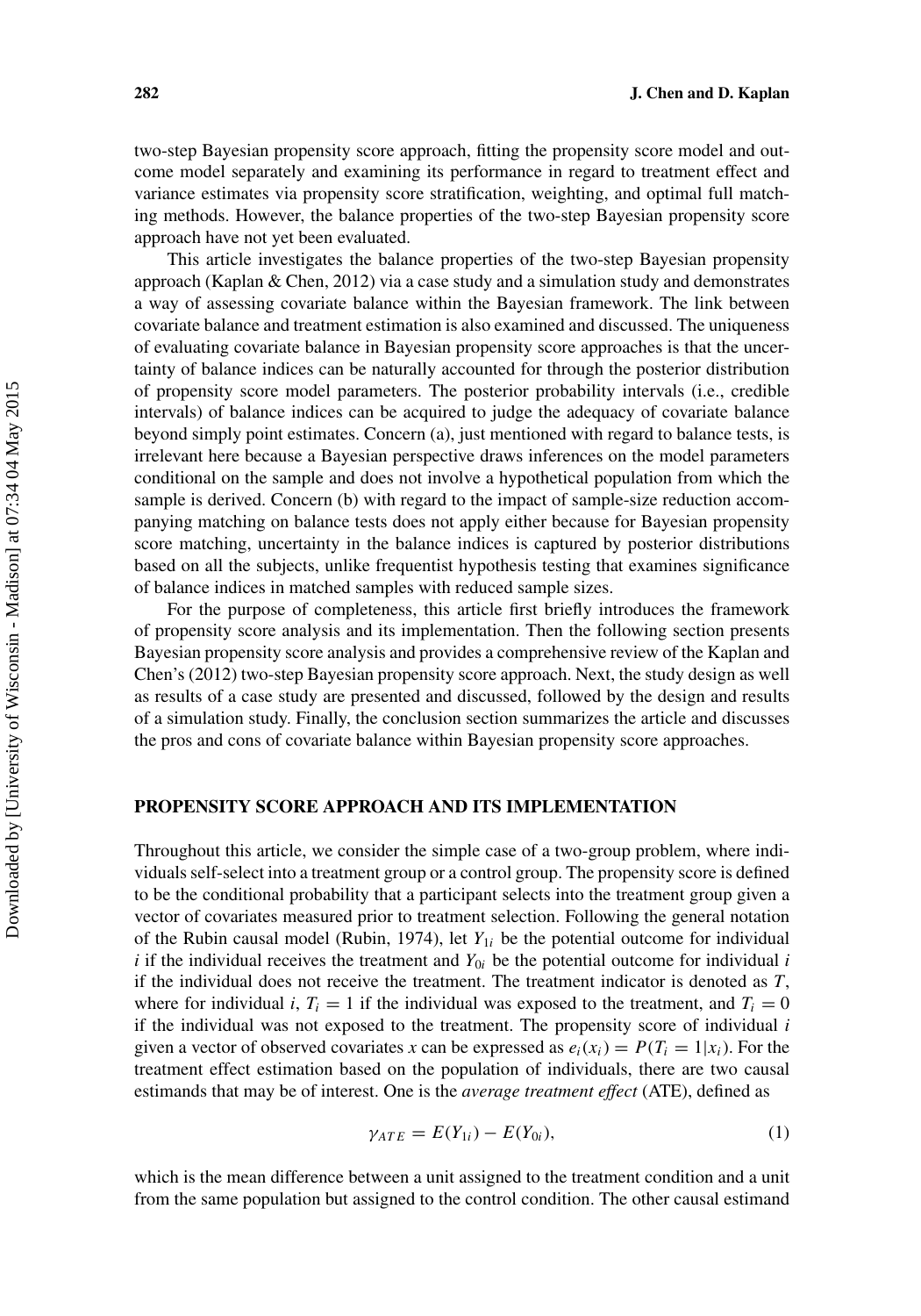is the *average treatment effect on the treated* (ATT), defined as

$$
\gamma_{ATT} = E(Y_{1i} | T_i = 1) - E(Y_{0i} | T_i = 1), \tag{2}
$$

which assumes that an individual is assigned to the treatment group and the question concerns the outcome of that individual had he or she been assigned to the control group. In this article, we focus on estimates of the ATE.

All propensity score techniques rely on the assumption of *strong ignorability* (Rosenbaum & Rubin, 1983), which states that the potential outcomes are assumed to be independent of treatment assignment given observed covariates. If strong ignorability does not hold, then hidden biases due to unobserved covariates may exist. Under strong ignorability, participants with the same propensity score are expected to have the same distribution on the set of covariates, here referred to as "covariate balance." Assuming strong ignorability and that covariate balance obtains, estimates of treatment effects from nonrandomized studies approximate those that would have been obtained if a randomized study was conducted. In practice, however, the true propensity score is unknown, and instead propensity scores are estimated by fitting a model such as a logistic regression model of the treatment assignment on the measured covariates. Then, based on the estimated propensity scores, different techniques, including stratification (Rosenbaum & Rubin, 1983, 1984), inverse-propensity weighting (Rosenbaum, 1987; Wooldridge, 2002), matching (Hansen, 2004; Rosenbaum, 1989), and regression estimation (Rubin, 1979), are utilized in the outcome model to obtain the estimate of the causal effect of interest.

As noted, there are several common methods for implementing a propensity score adjustment. The propensity score stratification method (Rosenbaum & Rubin, 1983) incorporates the idea of Cochran (1968) that five subclasses can remove as high as 90% of the bias due to the subclassifying covariate. The stratification method first sorts all the participants by their estimated propensity scores  $\hat{e}(x)$  and then stratifies them into five or more strata at the quintiles or certain quantiles of the propensity score distribution. Estimates of the treatment effect within each stratum are calculated and the overall causal effect is obtained by averaging over five or more within-strata treatment effects. This method has seen increased popularity in educational, psychological, and medical research (e.g., Ayanian, Landrum, Guadagnoli, & Gaccione, 2002; Leow, Marcus, Zanutto, & Boruch, 2004; Swanson et al., 2007).

The inverse propensity score weighting approach is based on the Horvitz–Thompson estimator Horvitz and Thompson (1952) from the survey sampling literature. The inversepropensity weighting approach weights participants in treatment group and control group by  $1/\hat{e}(x)$  and  $1/(1 - \hat{e}(x))$ , respectively, to balance these groups on covariates.<sup>1</sup> The details of this approach can be found in Hirano and Imbens (2001); Hirano, Imbens, and Ridder (2003); and Lunceford and Davidian (2004).

Another technique, known as propensity score matching, matches participants in the treatment group to the control group on the estimated propensity score. Various matching methods have been explored in the context of propensity score analysis such as nearestneighbor matching, caliper matching, Mahalanobis metric matching, and optimal matching (see, e.g., An, 2010; Hansen, 2004). Matching types can be one-to-one, one-to-many, manymany matching, and so on. The optimal matching method is "optimal" in the sense that each

<sup>&</sup>lt;sup>1</sup>This particular weight yields the average treatment effect. One could weight by  $T + (1 - T) \frac{\hat{e}(x)}{1 - \hat{e}(x)}$ , here  $T = 1$  if the individual is assigned to the treatment group  $T = 0$  if not. This weight provides This particular weight yields the average treatment effect. She could weight by  $T + (T - T)_{1-\hat{e}(x)}$ ,<br>where  $T = 1$  if the individual is assigned to the treatment group  $T = 0$ , if not. This weight provides an estimate of the average treatment effect on the treated.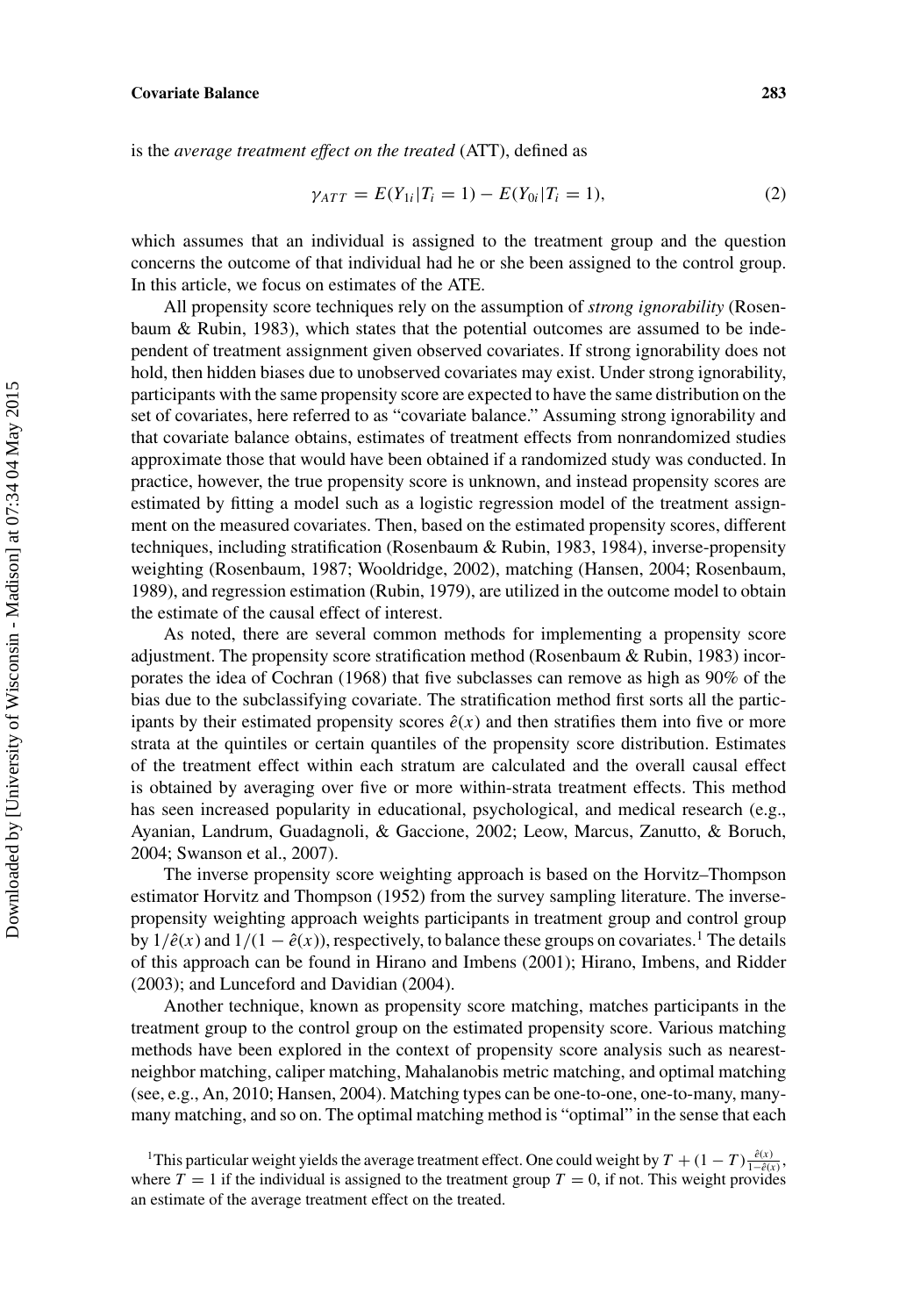match can be revisited to minimize the total distance between all the matches rather than removing the matched subjects from further consideration in the greedy matching method (Rosenbaum, 1989). Examples of the matching approach can be found in Foster (2003); Dehejia and Wahba (2002); and Guo, Barth, and Gibbons (2006).

Finally, the regression adjustment approach or the covariate-adjustment approach directly includes the estimated propensity score linearly (and possibly nonlinearly) in the outcome equation (Kang & Schafer, 2007; Schafer & Kang, 2008). The regression adjustment approach is easy to implement but relies more on the correct specification of the outcome model compared to other propensity score methods. Applications of this approach can be found in Kurth et al. (2006) and Shadish et al. (2008).

### **BAYESIAN PROPENSITY SCORE APPROACH**

Over the past two decades, significant advances have been made in the area of Bayesian statistical inference, owing mostly to computational developments and readily available software (e.g., Gilks, Richardson, & Spiegelhalter, 1996). These computational advances have led to increased applications of Bayesian methods to problems in the social and behavioral sciences. As is well known, the Bayesian perspective begins by specifying a model for an outcome of interest, elicits prior distributions for all model parameters, and obtains the joint posterior distribution of the model parameters given the data via Bayes' theorem and some chosen computing algorithm, such as the Markov chain Monte Carlo (MCMC) methods including the Metropolis-Hastings algorithm, the Gibbs sampler, and so on. For a general review specific to the social and behavioral sciences, see Kaplan (2014).

Rubin (1985) argued that a Bayesian approach to propensity score analysis should be of great interest to the applied Bayesian analyst, and yet propensity score estimation within the Bayesian framework was not addressed until relatively recently. Hoshino (2008) developed a quasi-Bayesian estimation method for general parametric models, such as latent variable models, and developed an MCMC algorithm to estimate the propensity score. McCandless, Gustafson, and Austin (2009) first provided a practical Bayesian approach to propensity score stratification, estimating the propensity score and the treatment effect and sampling from the joint posterior distribution of model parameters via an MCMC algorithm. The marginal posterior probability of the treatment effect can then be obtained based on the joint posterior distribution. Similar to the McCandless, Gustafson, and Austin (2009) study, An (2010) presented a Bayesian approach that jointly models both the propensity score equation and outcome equation at the same time and extended this one-step Bayesian approach to propensity score regression and single nearest neighbor matching methods.

A consequence of the Bayesian joint modeling procedure utilized by McCandless, Gustafson, and Austin (2009) and An (2010) is that the propensity score estimates may be affected by the outcome variable that are observed after treatment assignment, resulting in biased propensity score estimation. In fact, Zigler et al. (2013) assessed the joint estimation of the Bayesian propensity score and the treatment effect and found that the feedback between propensity score model and outcome model can lead to poor treatment effect estimates. This model feedback is especially problematic if the relationship between the outcome and the propensity score is misspecified (McCandless, Douglas, Evans, & Smeeth, 2010). To solve this problem, McCandless, Douglas, Evans, and Smeeth (2010) utilized an approximate Bayesian technique introduced by Lunn et al. (2009) for preventing undesirable feedback between propensity score model and outcome model components. Specifically, McCandless, Douglas,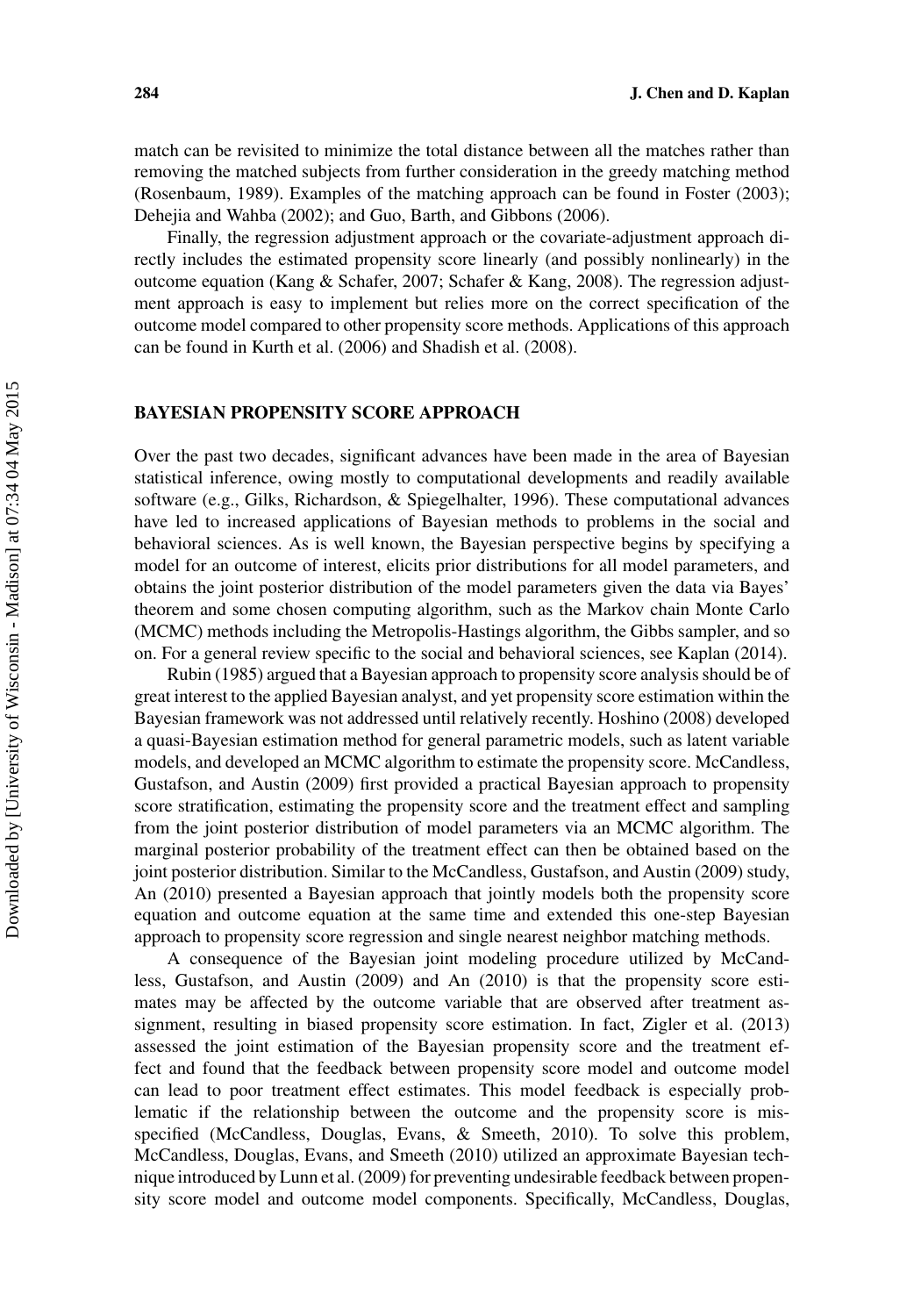Evans, and Smeeth (2010) included the posterior distribution of the propensity score parameters as covariate input in the outcome model so that the flow of information between the propensity score and the outcome is restricted. This so-called *sequential Bayesian propensity score analysis* yields treatment effect estimates that are comparable to estimates obtained from frequentist propensity score analysis. Nevertheless, as McCandless, Douglas, Evans, and Smeeth (2010) pointed out, their method is only approximately Bayesian and also encounters the difficulty that the Markov chain is not guaranteed to converge.

### **The Two-Step Bayesian Propensity Score Approach**

To maintain a fully Bayesian specification while overcoming the conceptual and practical difficulties of the joint modeling methods of McCandless, Gustafson, and Austin (2009) and An (2010), a two-step Bayesian propensity score approach was recently developed by Kaplan and Chen (2012) that can incorporate prior information on the model parameters of both the propensity score equation and outcome model equation. Consistent with Bayesian theory (see, e.g., De Finetti, 1974), specifying prior distributions on the model parameters is a natural way to quantify uncertainty—here in both the propensity score and outcome equations.

In the Kaplan and Chen (2012) two-step Bayesian propensity score approach (BPSA), the propensity score model is fit in the first step, specified as the following logit model.

$$
Log\left(\frac{e(x)}{1 - e(x)}\right) = \alpha + \beta' x,\tag{3}
$$

where  $\alpha$  is the intercept,  $\beta$  refers to the slope, and x represents a design matrix of chosen covariates. For BPSA, the R package *MCMClogit* (Martin, Quinn, & Park, 2010) was utilized to sample from the posterior distribution of  $\alpha$  and  $\beta$  using a random walk Metropolis algorithm. Other R packages such as *arm* (Gelman et al., 2011) can also be applied to draw posterior samples from the posterior distribution. After the posterior samples of the propensity score are obtained, a Bayesian linear model is fit in the second step as the outcome model to obtain the posterior draws of the treatment effect via various propensity score methods such as stratification, weighting, optimal matching, and regression adjustment. We refer to the Bayesian linear model in the second step as the *Bayesian outcome model*. An illustration of the two-step Bayesian propensity score approach is shown in Figure 1.

For illustration purposes, consider a posterior sampling procedure of a chosen Bayesian logit model with 1, 000 iterations and a thinning interval of 1. Then for each observation, there are  $m = 1,000$  posterior propensity scores  $\hat{e}(x)$  calculated from the posterior samples of propensity score model parameters  $\alpha$  and  $\beta$  as follows:

$$
\hat{e}(x) = \frac{\exp(\alpha + \beta'x)}{1 + \exp(\alpha + \beta'x)}.
$$
\n(4)

Based on each posterior propensity score, there are  $J = 1,000$  posterior draws of the treatment effect generated from the posterior distribution of  $\gamma$  ( $i = 1, \ldots, m$ ,  $j =$ 1,..., J), where  $\gamma$  is the treatment effect. For notational simplicity, let  $\eta$  denote the vector of propensity score model parameters. Kaplan and Chen (2012) then provide the following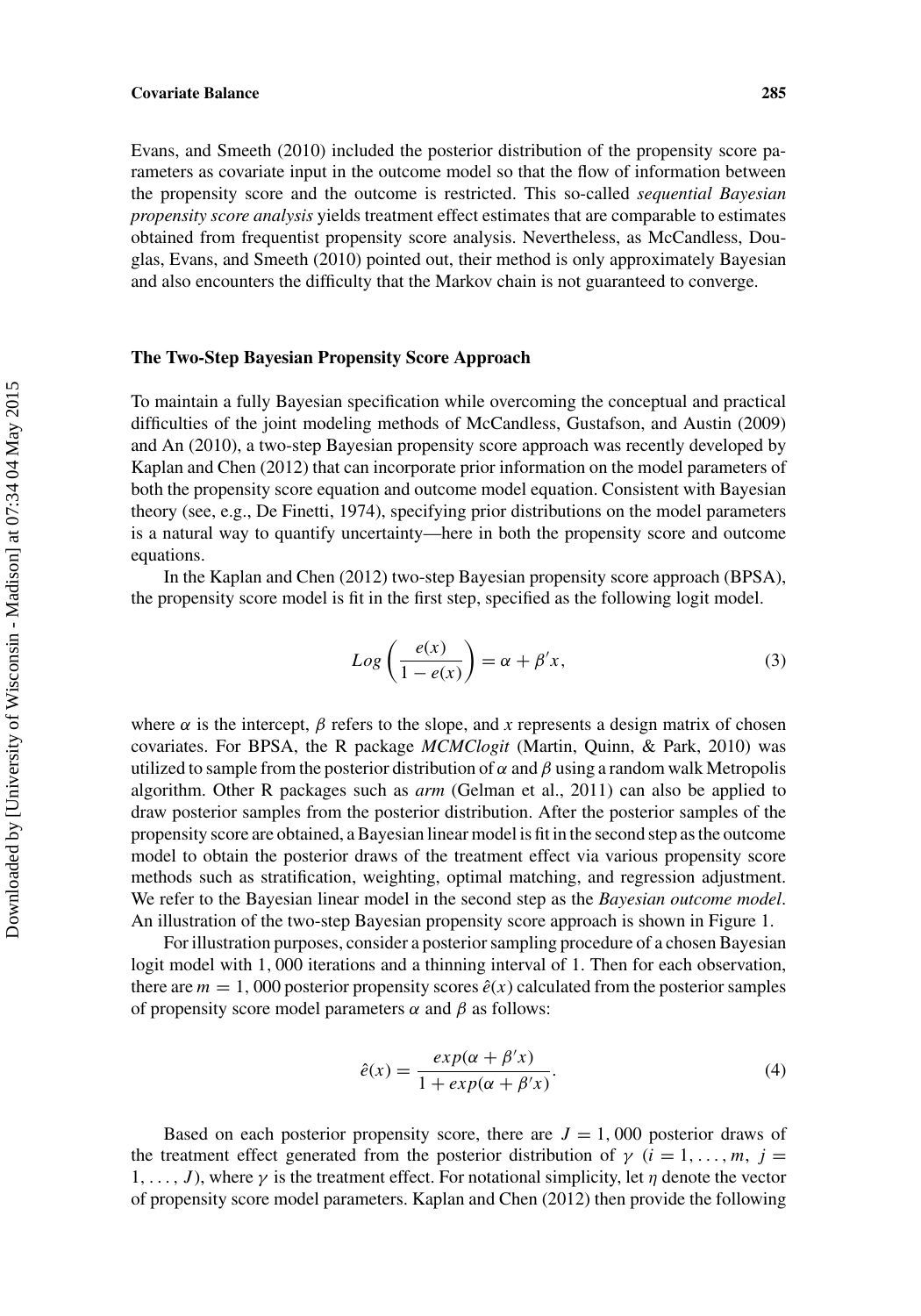

1. Posterior distribution of parameters 2. Posterior distribution of parameter in the Bayesian outcome model based on propensity score parameters in the Bayesian propensity score model

*Figure 1.* Illustration of the two-step Bayesian propensity score approach.

treatment effect estimator:

$$
E(\gamma \mid x, y, T) = m^{-1} J^{-1} \sum_{i=1}^{m} \sum_{j=1}^{J} \gamma_j(\eta_i),
$$
 (5)

where  $J^{-1} \sum_{j=1}^{J} \gamma_j(\eta_i)$  is the posterior sample mean of treatment effect  $\gamma$  in the Bayesian<br>outcome model based on the *i*th set of propensity score model parameters *n*: and then this outcome model based on the *i*th set of propensity score model parameters  $\eta_i$  and then this posterior sample mean is averaged over *m* sets of posterior propensity scores. The posterior variance of  $\gamma$  is based on the total variance formula as follows:

$$
Var(\gamma \mid x, y, T) = m^{-1} \sum_{i=1}^{m} \sigma_{\gamma(\eta_i)}^2 + (m-1)^{-1} \sum_{i=1}^{m} \left\{ \mu_{\gamma(\eta_i)} - m^{-1} \sum_{i=1}^{m} \mu_{\gamma(\eta_i)} \right\}^2, \quad (6)
$$

where

$$
\sigma_{\gamma(\eta_i)}^2 = (J-1)^{-1} \sum_{j=1}^J \left\{ \gamma_j(\eta_i) - J^{-1} \sum_{j=1}^J \gamma_j(\eta_i) \right\}^2, \tag{7}
$$

is the posterior sample variance of  $\gamma$  in the Bayesian outcome model under the i<sup>th</sup> set of propensity scores and

$$
\mu_{\gamma(\eta_i)} = J^{-1} \sum_{j=1}^{J} \gamma_j(\eta_i), \tag{8}
$$

is the posterior sample mean of  $\gamma$  in the same Bayesian outcome model. Note that Equation 6 captures two sources of variation. The first source of variation is the average of the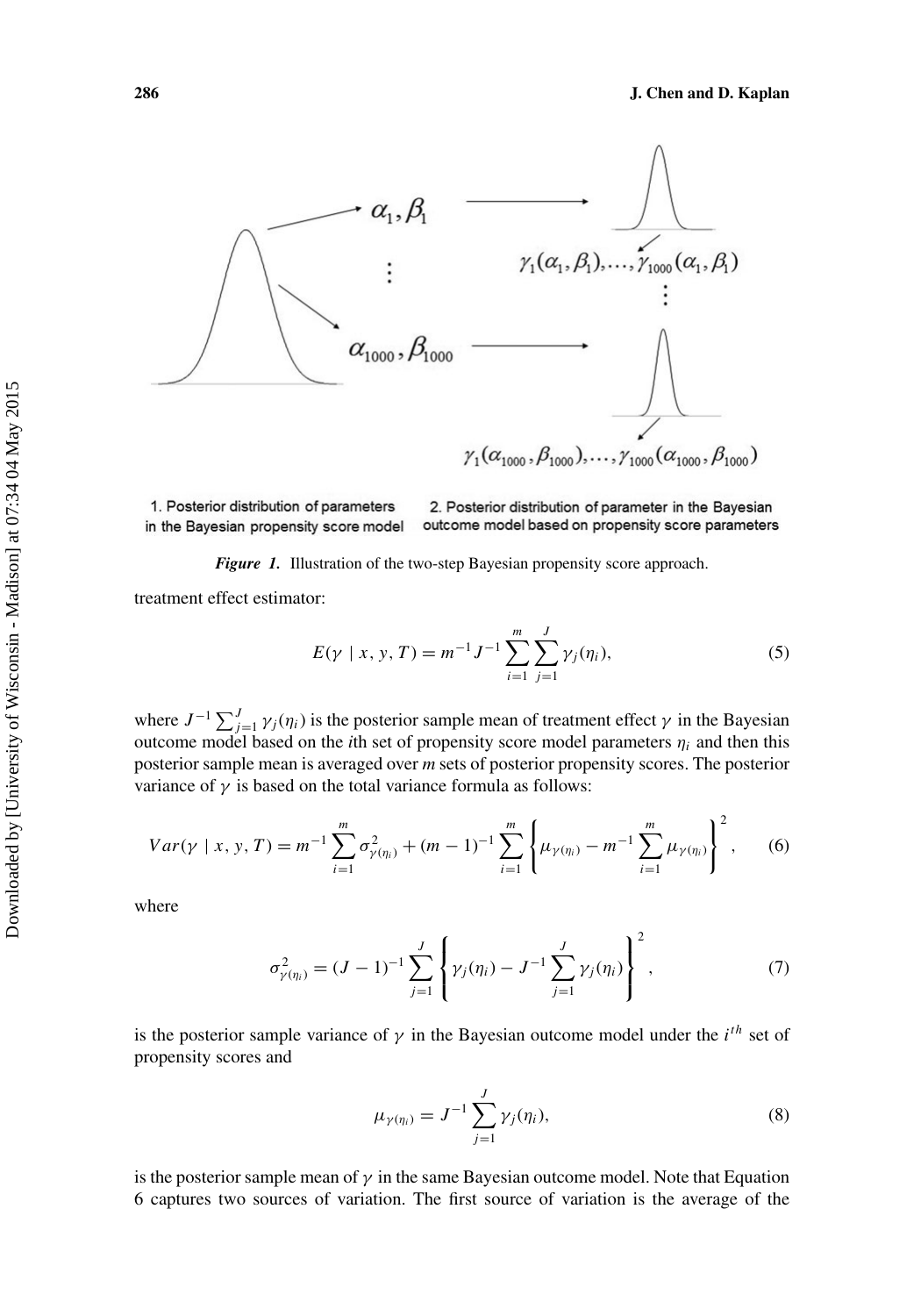posterior variances of treatment effect  $\gamma$  across the posterior samples of propensity scores, represented by the first part of the right hand side of Equation 6, and the second source of variation comes from the variance of the posterior means of treatment effect  $\gamma$  across the posterior samples of propensity scores, obtained by the second part of the right of hand side of Equation 6.

Utilizing the aforementioned estimators, Kaplan and Chen (2012) conducted three comprehensive simulation studies as well as a small case study comparing frequentist propensity score analysis with the two-step Bayesian alternative focusing on the treatment effect and variance estimates. The effects of different sample sizes, true treatment effects and choice of priors on treatment effect and variance estimates were also evaluated. Consistent with Bayesian theory, Kaplan and Chen's findings showed that when no prior information is available, specifying a larger prior variance of treatment effect is desirable to obtain estimates similar to frequentist results but with more accurate intervals; when accurate prior information with regard to the treatment effect is attainable, specifying a smaller prior variance is preferable in order to obtain more precise treatment effect estimates. For the case of small sample size, the Bayesian approach shows slight superiority in the estimation of the treatment effect compared to the frequentist counterpart.

Kaplan and Chen (2012) studied the treatment effect and variance estimates of the two-step Bayesian propensity score approach, but the covariate balance of their approach has not been examined. Therefore, this article investigates covariate balance of the newly developed two-step full Bayesian propensity score approach under stratification, weighting, and optimal full matching methods via a case study and a real-data-based simulation study. We demonstrate a practical way of assessing the balance properties of the Bayesian propensity score approach via the point estimates as well as the posterior distribution of balance indices and also link the covariate balance results with the accuracy of treatment effect estimates. In addition, we discuss the unique features of the Bayesian approach in terms of covariate balance.

# **DESIGN OF THE CASE STUDY**

A case study is conducted to examine properties of the two-step Bayesian propensity score approach. The data for this case study come from the Early Childhood Longitudinal Study Kindergarten cohort (ECLS-K) of 1998 (NCES, 2001). The sampled children attended either full-day or part-day kindergarten programs and have diverse socioeconomic and racial/ethnic backgrounds. Also, a number of variables assessing early childhood (pre-K) experiences were collected in the ECLS-K; thus propensity score approaches can be fruitfully applied. This article investigates the treatment effect of full-day versus partday kindergarten attendance on children's reading achievement at the end of 1998 fall kindergarten.

A sample of 1,000 children were randomly selected proportional to the number of children in full-day or part-day kindergarten in the population. This resulted in 538 children in full-day programs and 462 children in part-day programs. Fourteen covariates were chosen for estimating the propensity scores, including gender, race, mother's employment status, child's age at kindergarten entry, child's age at first nonparental care, primary type of nonparental care, language spoken to child by parent, number of siblings, family composition, mother's employment between child's birth and kindergarten, number of nonparental care arrangements pre-K, social economic status, parent's expectation of child's degree, and how often parent reads to child. All analyses utilized various packages within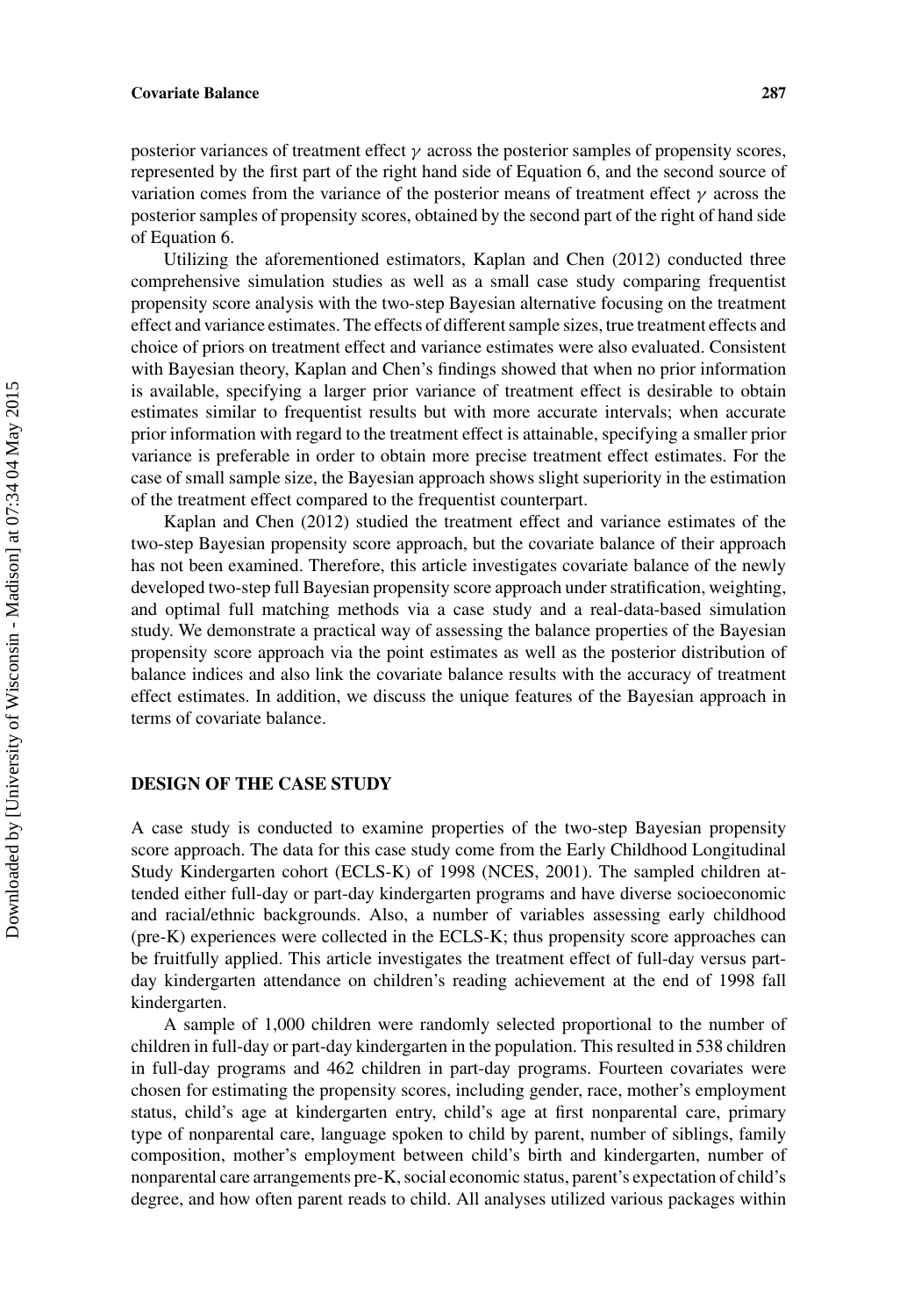the R software environment (R Development Core Team 2011; described next), and missing data were handled via multiple imputations using the R program *mice* package (Van Buuren & Groothuis-Oudshoorn, 2011). Default settings in the *mice* program were used.

The procedure for assessing covariate balance is as follows. First, propensity scores are estimated via a Bayesian logit model. We use the "bayesglm" function of the *arm* package (Gelman et al., 2011) in R that adopts an approximate EM algorithm to update the parameters at each step to obtain the posterior samples of parameters in the Bayesian logit model. To handle problematic covariates, the "bayesglm" package uses a default Student's *t* prior for all regression coefficients. The posterior sampling runs 1,000 iterations, and thus we obtain 1,000 sets of propensity score estimates in the posterior sample. We then apply the estimated propensity scores to balance on covariates via propensity score stratification, weighting and optimal full matching methods. After having the matched strata/subgroups based on estimated propensity scores for stratification and optimal full matching, stratum frequency based weights are utilized to calculate weighted averages of covariates across matched strata/subgroups for the treatment group and the control group separately. Then the balance indices are obtained through taking the difference or the ratio of the weighted averages between the treatment group and the control group. In terms of the weighting method, inverse propensity score weights are used in the same way as stratum weights above to obtain estimated balance indices. For the optimal full matching method, the "optmatch" package in R (Hansen & Klopfer, 2006) is adopted.

For both the case study and the simulation study described next, the balance of continuous covariates and categorical covariates is evaluated separately. The balance indices used in this study are the standardized mean/proportion difference (Cohen's *d*; Cohen, 1988) and variance ratio for each continuous covariate/each level of categorical covariates between treatment group and control group. Specifically, the standardized mean difference for a continuous covariate is obtained by

$$
B_1 = (\bar{x}_t - \bar{x}_c) / \sqrt{(s_t^2 + s_c^2) / 2},\tag{9}
$$

where  $\bar{x}_t$  and  $\bar{x}_c$  are the sample mean of each covariate in treatment and control groups, respectively, and  $s_t^2$  and  $s_c^2$  are corresponding sample variances. The variance ratio for a<br>continuous covariate  $R_t$ , is defined as  $s^2/s^2$ . All the categorical covariates are dummy continuous covariate,  $R_1$ , is defined as  $s_t^2/s_c^2$ . All the categorical covariates are dummy<br>coded. Then for each categorical level, we evaluate the standardized difference in proporcoded. Then for each categorical level, we evaluate the standardized difference in proportions between different treatment conditions, consistent with Harder, Stuart and Anthony (2010). The standardized proportion difference is calculated by

$$
B_2 = (\hat{p}_t - \hat{p}_c) / \sqrt{[\hat{p}_t(1 - \hat{p}_t) + \hat{p}_c(1 - \hat{p}_c)]/2},
$$
\n(10)

where  $\hat{p}_t$  and  $\hat{p}_c$  are proportions of participants in the treatment group and control group, respectively, for a specific level of categorical covariates. The variance ratio for a certain categorical level,  $R_2$ , is calculated by  $\hat{p}_t(1 - \hat{p}_t)/\hat{p}_c(1 - \hat{p}_c)$ .

In addition to the aforementioned point estimates, the Bayesian propensity score approach provides the 95% posterior probability intervals (*PPI*) of the standardized mean/proportion difference and the variance ratio based on the posterior distribution of the propensity score parameters. For each set of estimated propensity scores in the posterior sample, we can obtain a point estimate of each balance index. Because we have 1,000 sets of estimated propensity scores, a distribution of the balance index with 1,000 points can be obtained, and we extract the mean of this posterior distribution as the point estimate of the covariate balance as well as the 2.5 and 97.5 percentiles to form the corresponding 95%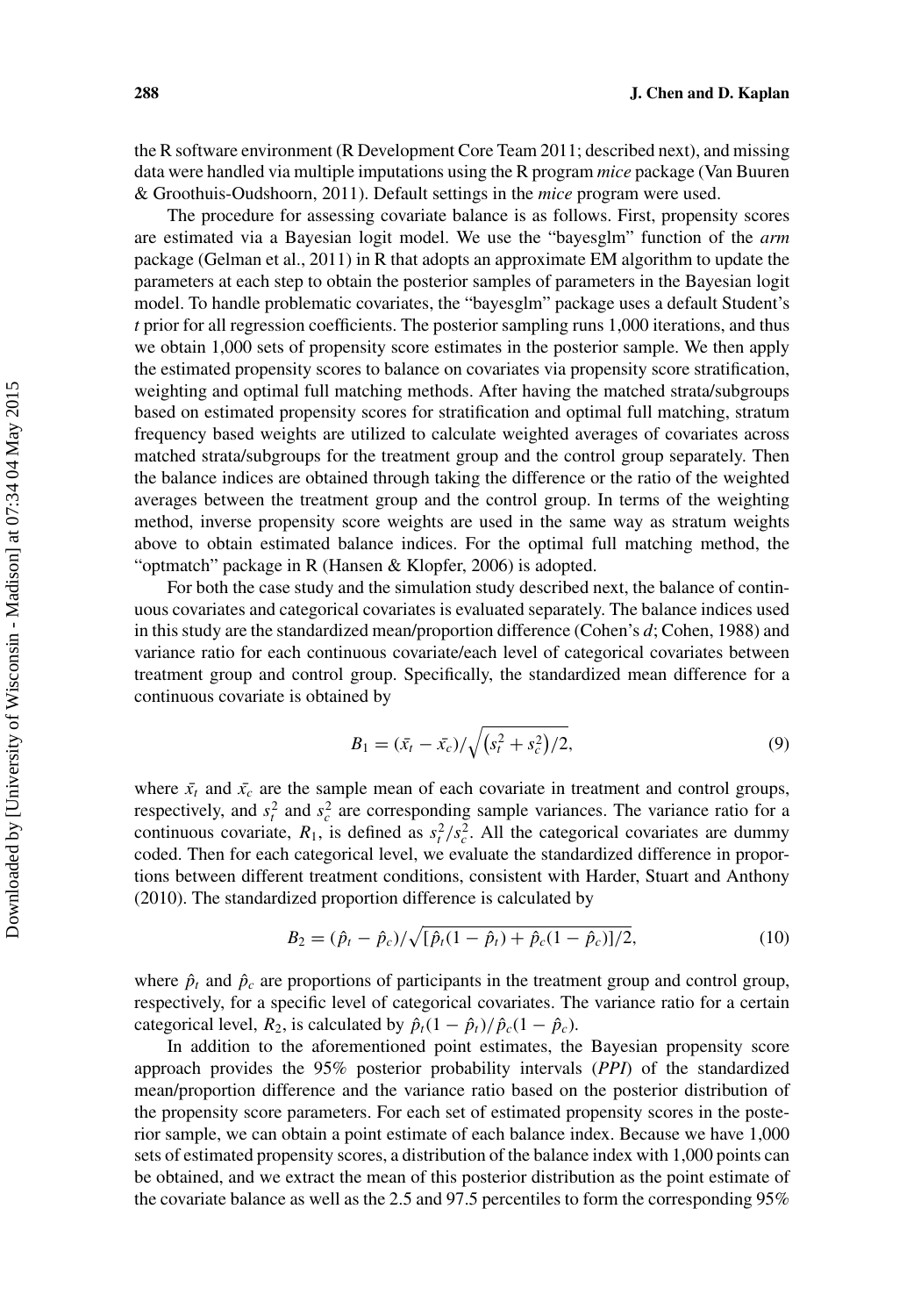| Method                  |                  | Cohen's d | Variance Ratio | $Trt.$ (SE) |
|-------------------------|------------------|-----------|----------------|-------------|
| Unadjusted              | Bayesian         | 0.11      | 1.26           | 1.74(0.77)  |
| Stratification          | Frequentist      | 0.02      | 1.07           | 2.00(0.76)  |
|                         | Bayesian         | 0.03      | 1.08           | 2.05(0.82)  |
|                         | (Noninformative) |           |                |             |
| Weighting               | Frequentist      | 0.01      | 1.04           | 2.26(0.76)  |
|                         | Bayesian         | 0.02      | 1.12           | 2.67(1.17)  |
|                         | (Noninformative) |           |                |             |
| <b>Optimal Matching</b> | Frequentist      | 0.09      | 1.32           | 2.23(0.75)  |
|                         | Bayesian         | 0.02      | 1.07           | 2.28(0.90)  |
|                         | (Noninformative) |           |                |             |

**Table 1.** Average absolute standardized mean/proportion difference (Cohen's d), average variance ratio between treatment and control group across all covariates and treatment effect and standard error estimates (Trt. (SE)) in the case study

*PPI*. In contrast, for one data set, the frequentist propensity score approach provides only one point estimate of each balance index. To compare with the interval estimate provided by the Bayesian approach, we bootstrap 1,000 data sets from the original data to obtain a 95% bootstrap confidence interval for each balance index.

# **RESULTS OF THE CASE STUDY**

Results of the case study are presented in Table 1 as well as in Figures 2 to 8. Table 1 shows the average absolute standardized mean/proportion difference and variance ratio across all the covariates for different propensity score methods as well as the treatment



*Figure 2.* Initial covariate balance check in the case study.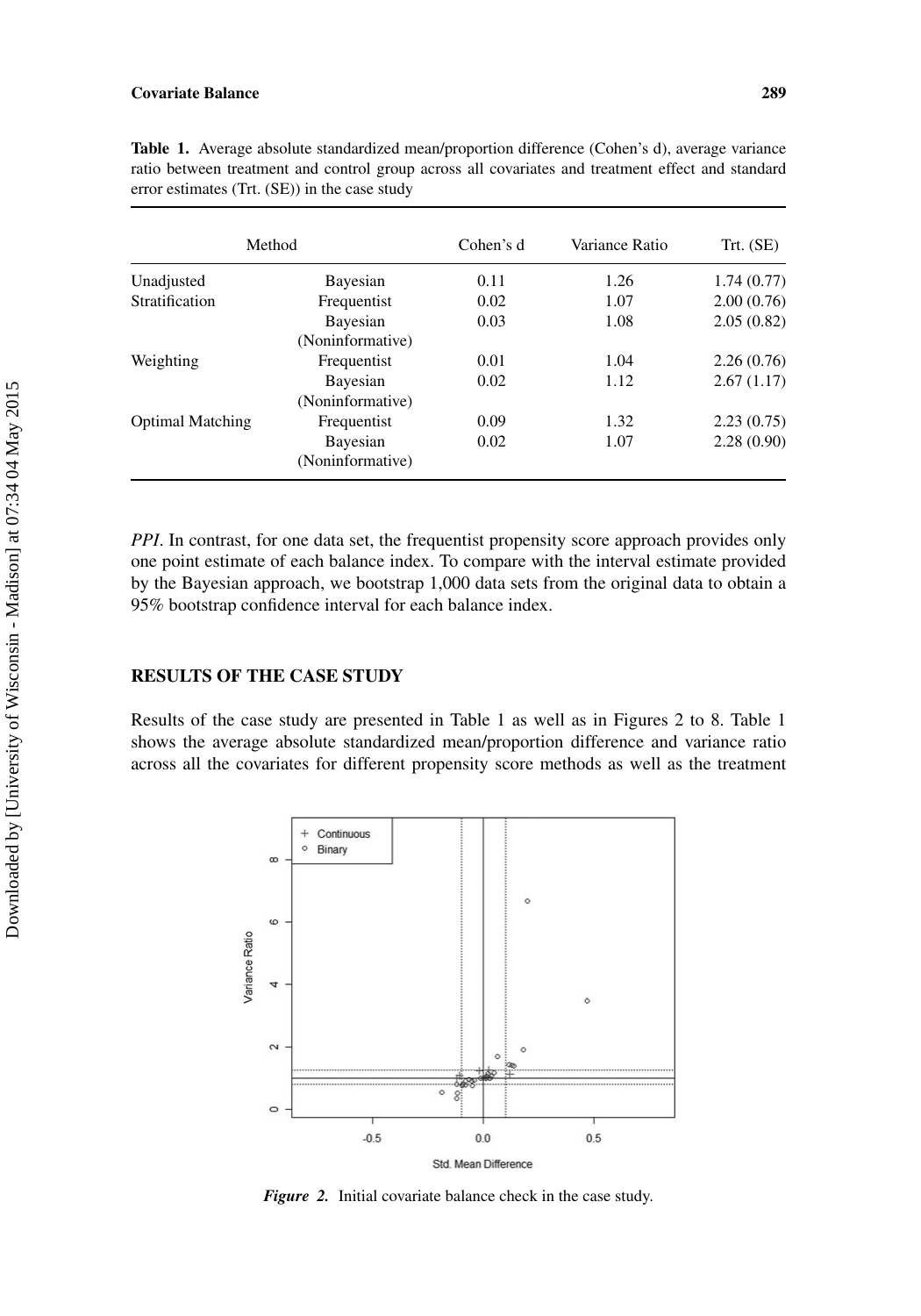

*Figure 3.* Standardized mean/proportion difference and corresponding 95% bootstrap/posterior probability interval for stratification in the case study.

effect estimates. In the Figures 2 to 8, the balance of each individual covariate is illustrated, where each continuous covariate is marked by a plus and each categorical level is marked by a circle. Figure 2 illustrates the initial imbalance in the sampled ECLS-K data set, and Figure 3 to Figure 8 present the interval estimates of the balance indices for propensity score stratification, weighting and optimal full matching methods.

Overall, for the point estimates of Cohen's *d* and variance ratio, the two-step Bayesian propensity score approach performs similarly compared to the frequentist propensity score methods across most of the continuous covariates and categorical levels. In terms of the average standardized mean/proportion difference and variance ratio, the frequentist propensity score methods provide slightly better covariate balance in stratification and weighting, whereas the two-step Bayesian method achieves better covariate balance under optimal full matching method. On average, both frequentist and Bayesian propensity score adjustment methods greatly reduce initial imbalance as shown in Table 1. After propensity score adjustments, the standardized mean/proportion differences are within the ideal range  $(\pm$ 0.1 standard deviation) for most of the continuous/categorical covariates, and some covariates even achieve approximately zero standardized mean/proportion difference between the treatment group and control group as illustrated in Figure 3 to Figure 5. According to the balance criteria presented in Rubin (2001), variance ratios for most of the covariates in the treatment group and control group fall in the acceptable range (between 1/2 and 2) except for a few levels of categorical covariates. Many of the variance ratios are in the desirable range (between 4/5 and 5/4).

In addition to point estimates, Figure 3 to Figure 5 also show the 95% bootstrap confidence intervals (for conventional frequentist approach) or posterior probability intervals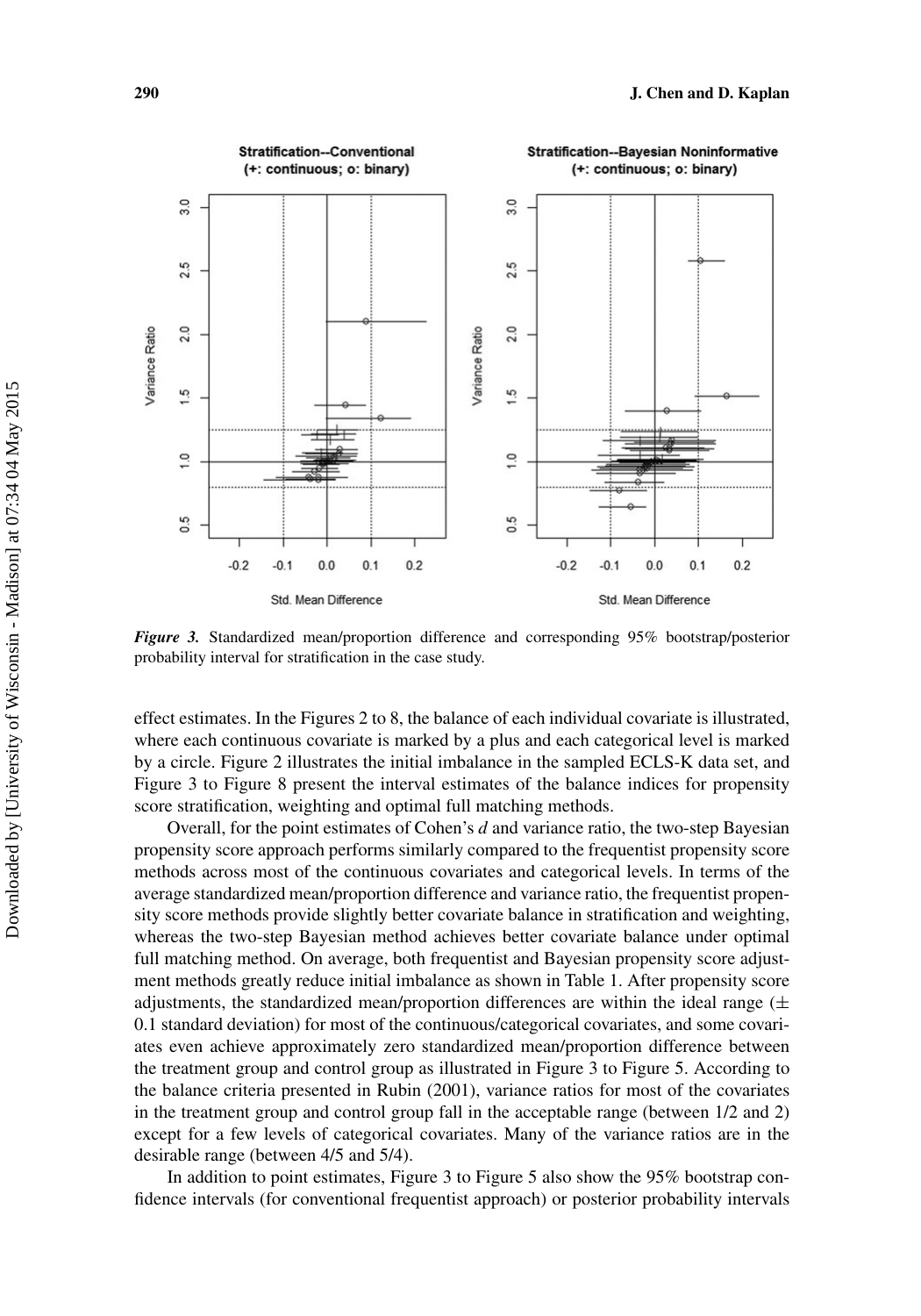

*Figure 4.* Standardized mean/proportion difference and corresponding 95% bootstrap/posterior probability interval for weighting in the case study.

(for Bayesian approach) of the standardized mean/proportion differences for the different propensity score methods. A 95% interval that falls in the desirable range indicates good covariate balance. For the stratification method, the *PPIs* provided by the two-step Bayesian propensity score approach are similar to the bootstrap intervals estimated by the frequentist propensity score approach. For the weighting method, a greater number of frequentist bootstrap intervals fall into the desirable range compared to the the two-step Bayesian approach, where as for the optimal full matching method, the *PPIs* produced by the two-step Bayesian approach are consistently better than the bootstrap intervals, among which a 95% bootstrap interval falls out of the desirable range completely.

Moreover, Figure 6 to Figure 8 display the 95% bootstrap confidence intervals or *PPIs* for the variance ratio of each covariate/categorical level between two treatment conditions. Similar to the point estimates, the frequentist propensity score approach provides slightly better bootstrap intervals for the stratification and weighting methods, where as the twostep Bayesian approach offers better posterior probability intervals for the variance ratio under the optimal full matching method. We note that due to some extreme bootstrap data sets, the upper bound of the variance ratio for one level of the family composition variable is approximately infinite under frequentist propensity score stratification, weighting and optimal full matching methods. Thus, no interval bar is drawn for that categorical level in Figures 6 to 8. The Bayesian propensity score approach shows unique benefits in this context because *PPI*s can be obtained simultaneously with point estimates based on the posterior distribution of the balance indices, where as bootstrap confidence intervals may sometimes be undesirable due to some extreme bootstrap samples.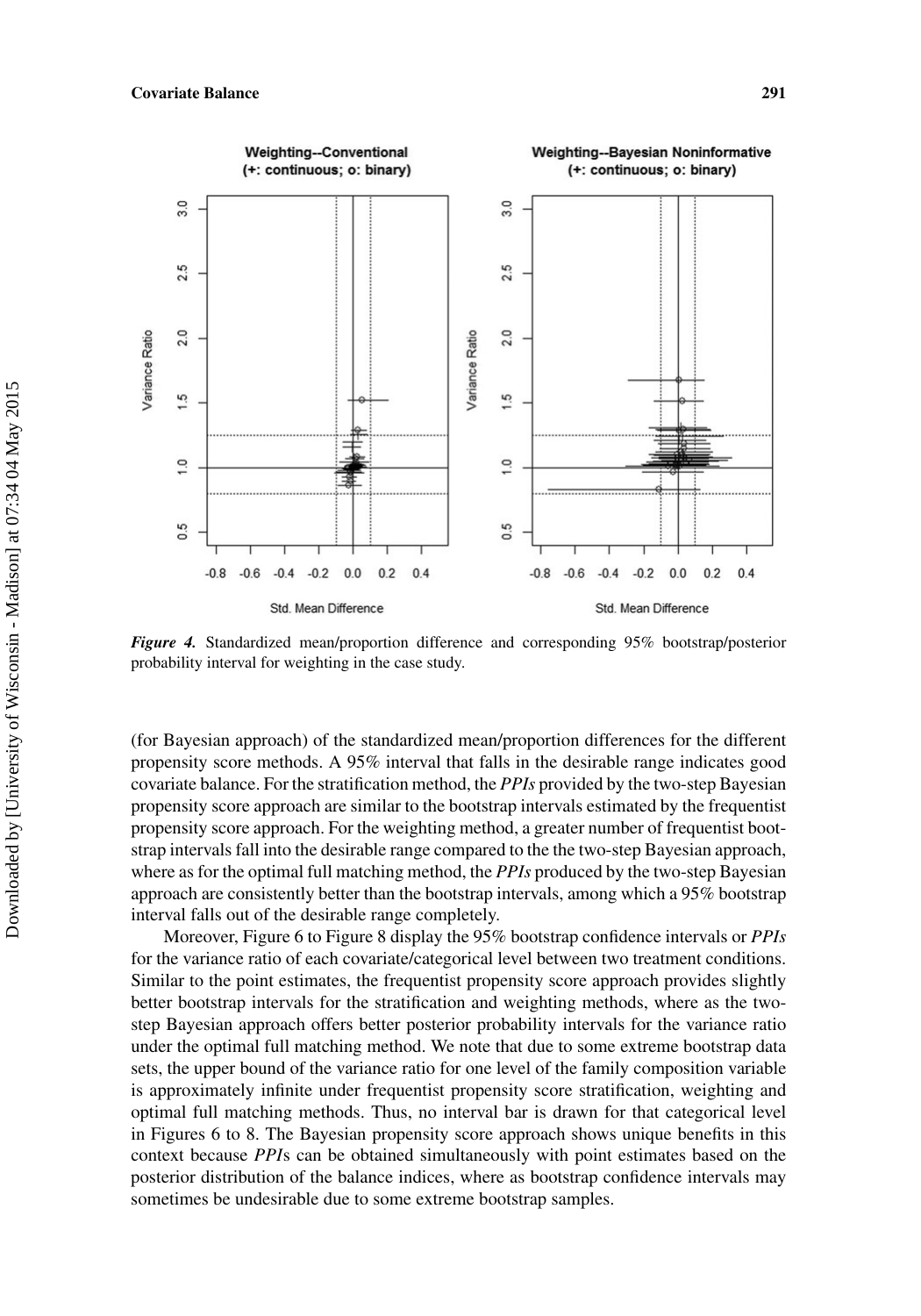

*Figure 5.* Standardized mean/proportion difference and corresponding 95% bootstrap/posterior probability interval for optimal full matching in the case study.



*Figure 6.* Variance ratio and corresponding 95% bootstrap/posterior probability interval for stratification in the case study.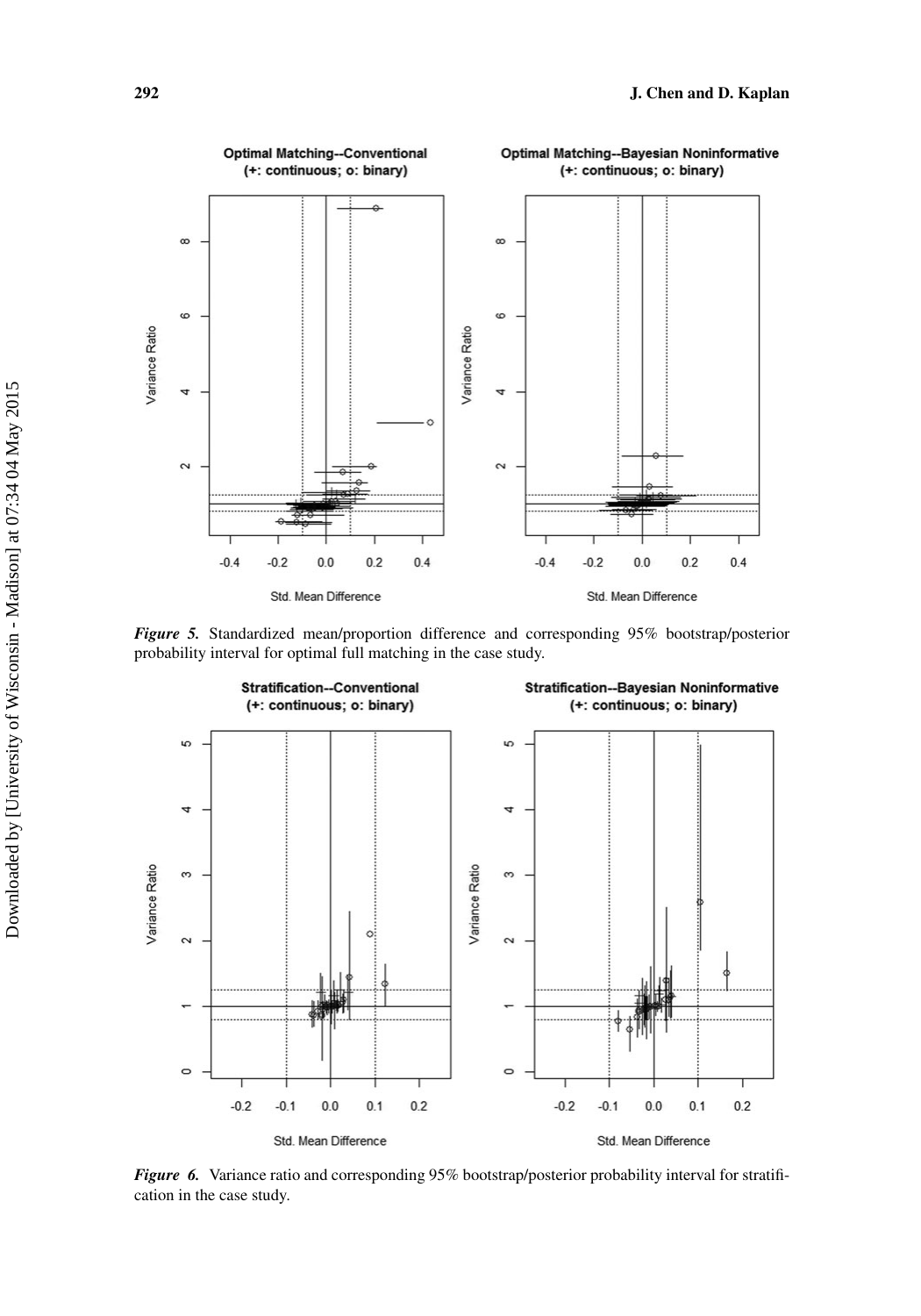

*Figure 7.* Variance ratio and corresponding 95% bootstrap/poterior probability interval for weighting in the case study.



*Figure 8.* Variance ratio and corresponding 95% bootstrap/posterior probability interval for optimal full matching in the case study.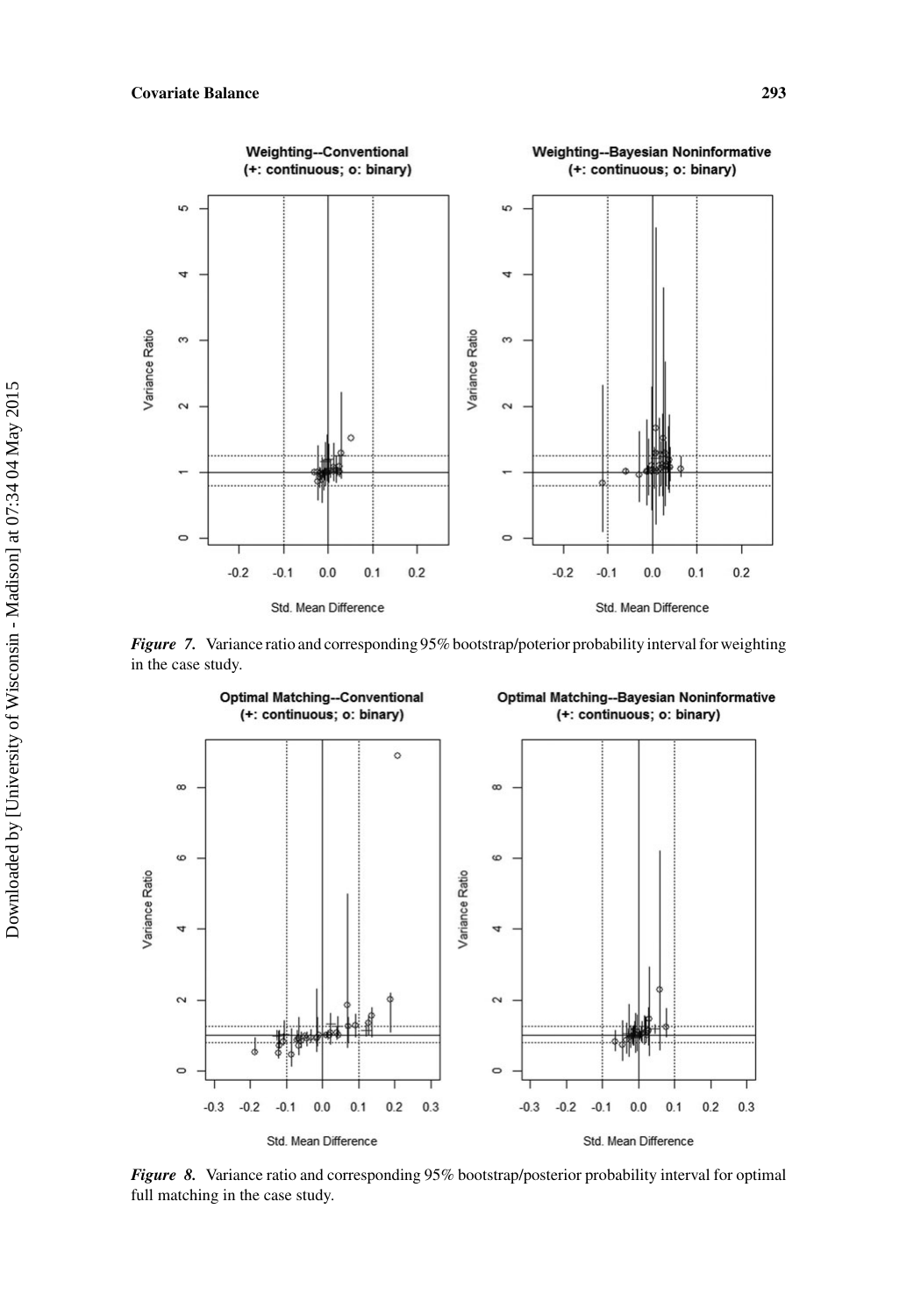In terms of the consistency of performance on covariate balance and treatment effect estimates, results presented in Table 1 indicate that the two-step Bayesian propensity score approach is similar to the frequentist approach with regard to both covariate balance and treatment effect estimation for the stratification method. For the weighting method, though Bayesian and frequentist approaches provide comparable covariate balance, their treatment effect estimates differ considerably. In contrast, for the optimal full matching method, Bayesian and frequentist propensity score approaches perform similarly on the treatment effect estimation, though their covariate balance results are distinct, implying that treatment effect estimation by the optimal full matching method is relatively robust to the remaining covariate imbalance. As the true treatment effect is unknown in the case study, we further discuss the link between covariate balance and treatment effect estimates in the following simulation study.

# **DESIGN OF THE SIMULATION STUDY**

An important feature of Bayesian techniques is the capability of incorporating prior information from expert opinion or previous research to directly address uncertainty in model parameters. Kaplan and Chen (2012) have shown that accurate prior information regarding treatment effect yields higher bias reduction and improved treatment effect estimates. Therefore, to further explore the effects of prior information on the balance properties of the two-step Bayesian propensity score approach and to further examine the link between covariate balance and treatment effect estimation, we conduct a simulation study in which 200 samples, each with size of 1,000, are bootstrapped from the observed data in the case study to mimic the real data. The same 14 covariates are adopted. Also, the balance indices and propensity score methods utilized in the simulation study are the same as those in the case study.

The parameter estimates in the propensity score model of the case study serve as true parameters to generate true propensity scores for the simulation study. Then we calculate the treatment assignment vector *T* by comparing the true propensity scores  $e_i(x)$  to a random variable  $U_i$  generated from the  $Uniform(0, 1)$  distribution, where *i* refers to the *i*th person  $(i = 1, 2, \ldots, n)$ . We assign  $T_i = 1$  if  $U_i \le e_i(x)$  and  $T_i = 0$  otherwise. We then obtain the outcome variable *y* by a linear model with the generated treatment assignment and covariates as predictors. The true treatment effect is set as 2.29 (the estimate by covariateadjusted regression in the case study) and the coefficients of covariates are set as 0.3 or  $-0.3<sup>2</sup>$ 

Three approaches were evaluated in the simulation study: (a) the frequentist propensity score approach; (b) the two-step Bayesian propensity score approach with noninformative prior, reflecting the situation of having little prior information; and (c) the Bayesian propensity score approach with informative prior, where the generating propensity score parameters are used as prior means with prior precision 100 (i.e., prior variance 0.01) to represent the situation of having strong prior information. In practice, accurate prior information can be elicited from previous research, established theory, or expert opinion. When researchers are in possession of accurate prior information, typically small prior variance (high precision) will be specified. When researchers are not certain about accuracy of the prior information, a prior with a variance (low precision) will be utilized. As with the

<sup>2</sup>Detailed R code is available upon request.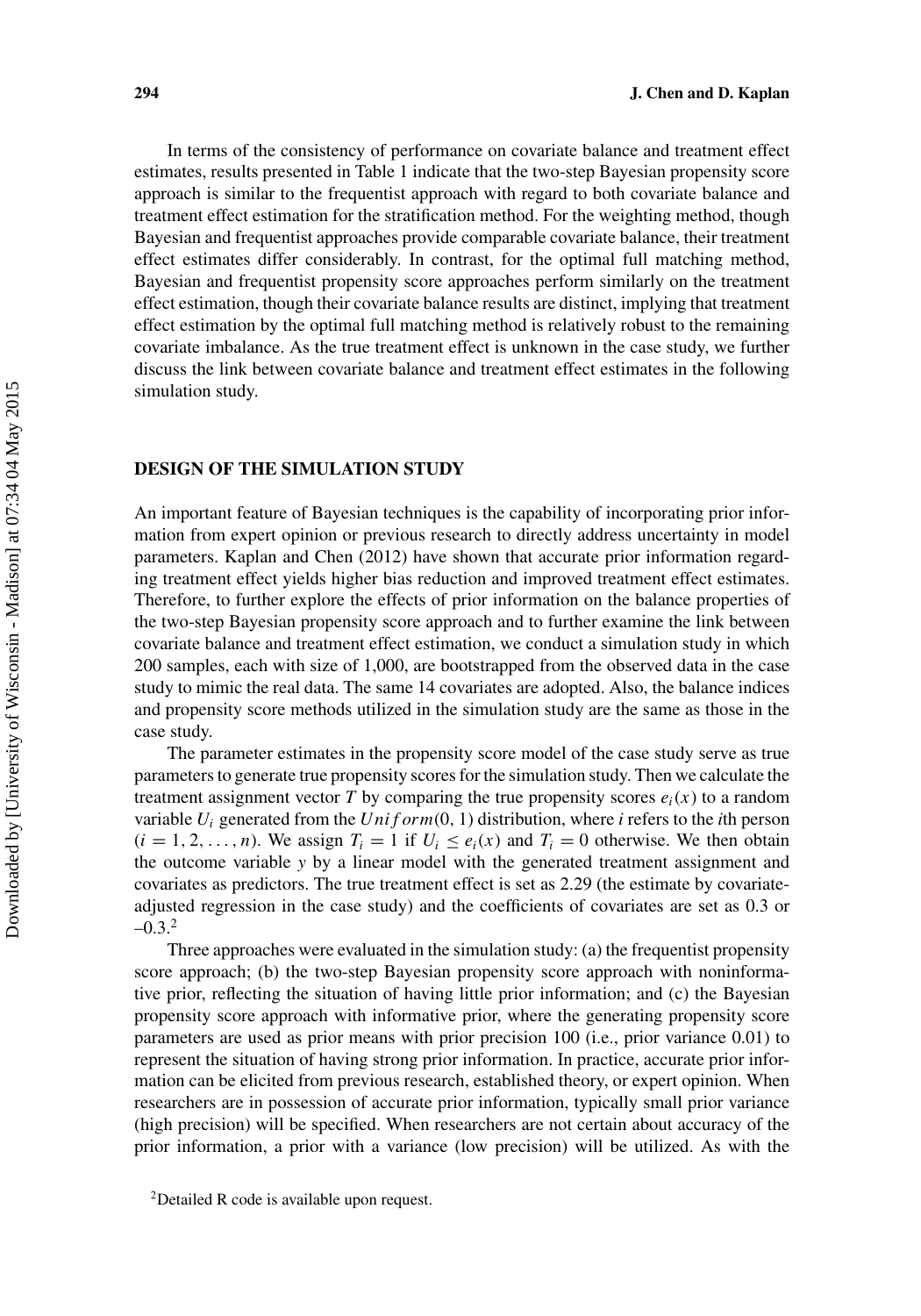case study, the "bayesglm" function of the *arm* package (Gelman et al., 2011) is used for estimating parameters in the Bayesian logit model.

# **RESULTS OF THE SIMULATION STUDY**

Before presenting the results, we note that a common nonidentifiability problem within frequentist logistic regression, pointed out by Gelman, Jauklin, Pittau, and Su (2008), occurred in the simulation study. Specifically, some covariates perfectly separated the treatment group and control group, particularly for the binary predictors. This could occur, for example, if the treatment group is composed of all male participants and the control group is composed of all female participants. A common strategy for overcoming this problem is to remove the predictors that cause the separation until the model is identified. This strategy is incorporated as the default in the "glm" function of the R "stats" package (R Development Core Team, 2011) for frequentist logistic regression. For this simulation study, Bayesian logistic regression with noninformative priors removes the same predictors that cause the nonidentifiability problem in frequentist logistic regression. In addition, for the weighting methods, we use a mild informative normal prior with prior mean 0 and prior precision 0.01 as the "noninformative" prior for the Bayesian approach in order to avoid extreme propensity score weights. However, for the two-step Bayesian propensity score approach with informative priors, nonidentifiability in the logistic regression was not a problem, even with the binary predictors that cause the separation. This indicates the important role that prior information can play in improving model identification, especially for logit models.

The average absolute standardized mean/proportion differences and average variance ratios across all the covariates as well as average treatment effect estimates across 200 bootstrapped data sets are presented in Table 2. The average balance of each individual



Average Covariate Balance in PS Stratification--Simulation Study: Conventional(left), Bayesian Noninformative(middle) & Informative(right) (+: continuous; o: binary)

*Figure 9.* Average covariate balance in stratification in the simulation study.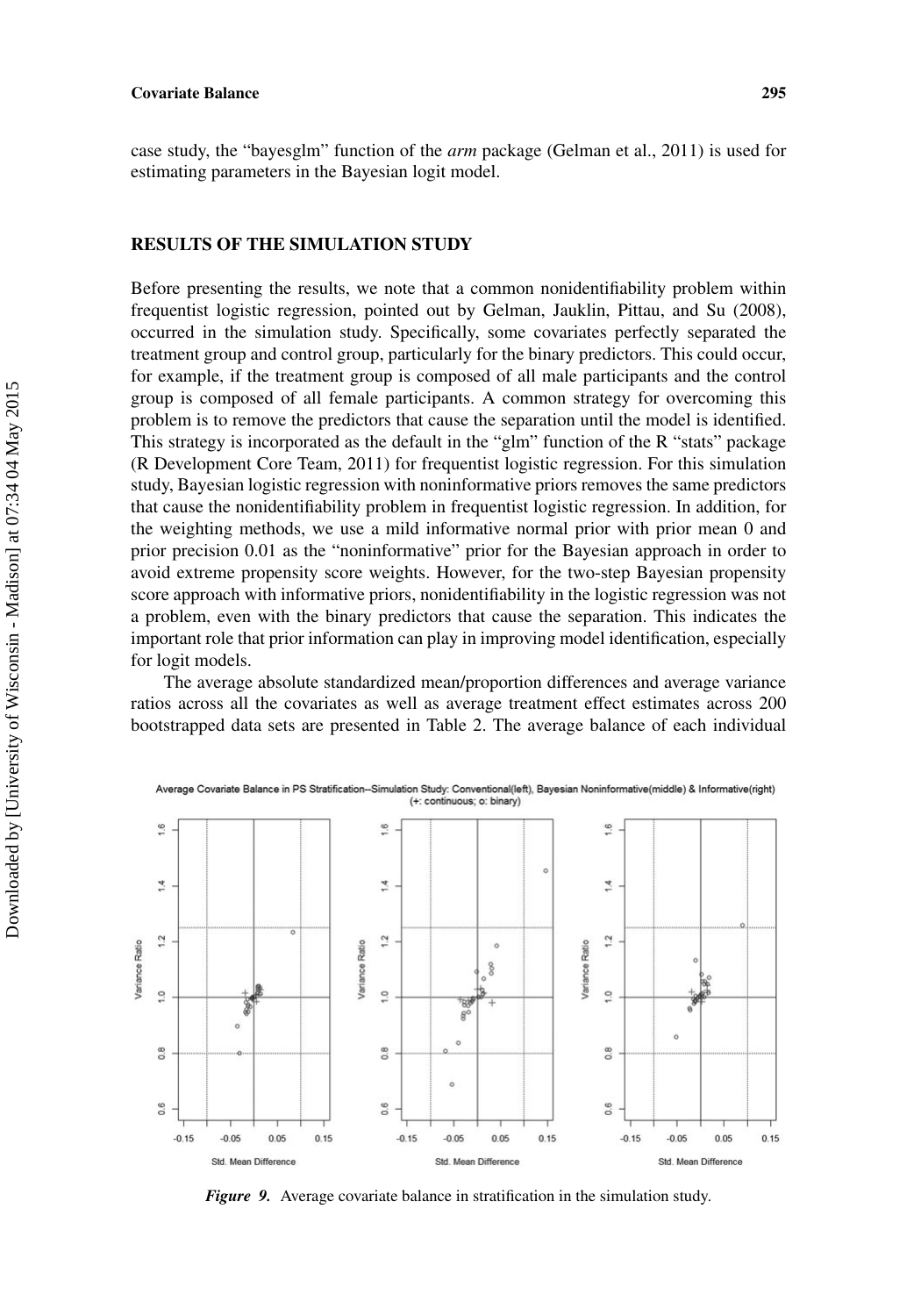| Method                  |                  | Cohen's d | Variance Ratio        | $Trt.$ (SE) |
|-------------------------|------------------|-----------|-----------------------|-------------|
| Stratification          | Frequentist      | 0.02      | Infinite              | 2.39(0.39)  |
|                         | Bayesian         | 0.03      | Infinite              | 2.38(0.53)  |
|                         | (Noninformative) |           |                       |             |
|                         | Bayesian         | 0.02      | Infinite              | 2.92(0.47)  |
|                         | (Informative)    |           |                       |             |
| Weighting               | Frequentist      | 0.52      | $1.41 \times 10^{10}$ | 2.16(0.40)  |
|                         | Bayesian         | 0.17      | $8.58 \times 10^{3}$  | 2.07(0.69)  |
|                         | (Noninformative) |           |                       |             |
|                         | Bayesian         | 0.13      | 1.21                  | 2.69(0.49)  |
|                         | (Informative)    |           |                       |             |
| <b>Optimal Matching</b> | Frequentist      | 0.0033    | 1.03                  | 2.24(0.40)  |
|                         | Bayesian         | 0.0028    | 1.03                  | 2.29(0.58)  |
|                         | (Noninformative) |           |                       |             |
|                         | Bayesian         | 0.0028    | 1.03                  | 2.77(0.56)  |
|                         | (Informative)    |           |                       |             |

**Table 2.** Average absolute standardized mean/proportion difference (Cohen's d), average variance ratio between treatment and control group across all covariates and treatment effect and standard error estimates (Trt. (SE)) in the simulation study

Average Covariate Balance in PS Optimal Full Matching-Simulation Study: Conventional(left), Bayesian Noninformative(middle) & Informative(right) (+: continuous: o: binary)



*Figure 10.* Average covariate balance in optimal full matching in the simulation study.

covariate across 200 bootstrapped data sets are illustrated in Figure 9 and Figure 10.3 Overall, the frequentist propensity score approach performs similarly to the two-step

<sup>3</sup>The balance performance of two categorical levels are not shown in Figure 8 due to infinite variance ratios. The balance properties for the weighting method are not illustrated in the simulation study due to huge variance ratios in the frequentist propensity score approach and the two-step Bayesian approach with noninformative prior.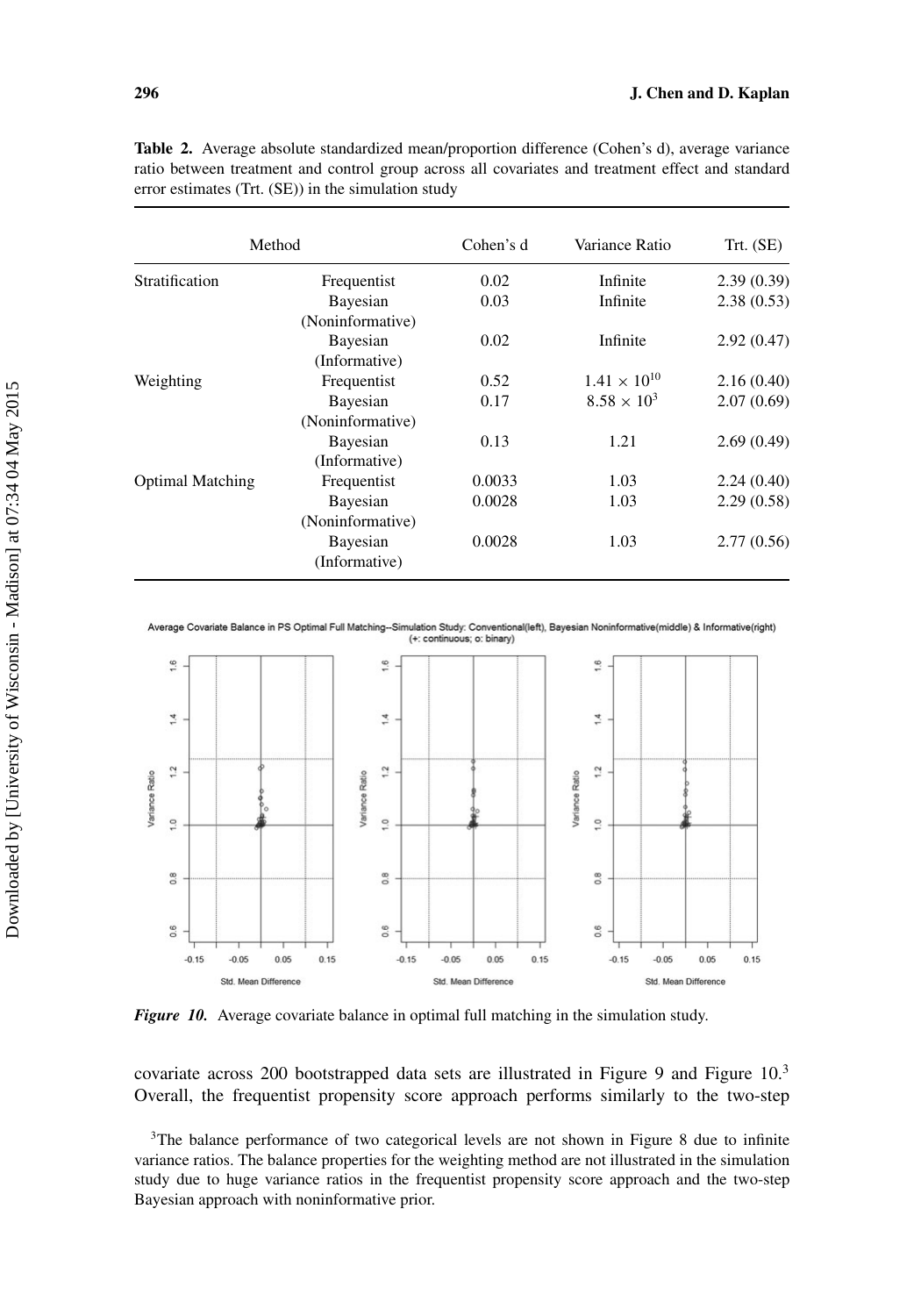Bayesian propensity score approach on covariate balance for stratification and optimal full matching methods in terms of average Cohen's *d* as shown in Table 2. Two categorical levels out of 35 continuous covariates/categorical levels yield infinite variance ratios for the stratification method for both the frequentist and Bayesian approaches. This is mainly because the commonly used stratification method utilizes only five strata, and therefore it is hard to balance some highly imbalanced binary covariates. However, the optimal full matching method matches the control group with the treatment group much more finely and provides the best and most stable variance ratios for both the frequentist and Bayesian approaches compared to the stratification and weighting methods (the Cohen's *d* ranges from 0.0028 to 0.0033, and the variance ratios are all very close to 1), suggesting the overall superiority of the optimal full matching method.

For the weighting method, the two-step Bayesian propensity score approach provides better balance than the frequentist approach in terms of standardized mean/proportion differences. In regard to the variance ratio, both frequentist and two-step Bayesian propensity score approaches with noninformative prior yield very large variance ratios, which are due to some extreme propensity score estimates (close to  $0$  or  $1$ ) and thus extreme weights. However, by incorporating precise priors, the two-step Bayesian propensity score approach offers reasonable balance in regard to the variance ratio, indicating the need to elicit accurate prior information especially when data are extreme. Overall, the weighting method provides worse balance and treatment effect estimates, indicating that the performance of weighting can easily be affected by extreme propensity score weights.

In terms of the effects of prior information, on average, the two-step Bayesian propensity score approach with informative priors performs similarly on covariate balance compared to the same Bayesian approach but with noninformative prior. This finding indicates that although the two-step Bayesian propensity score approach with accurate prior information regarding treatment effect can provide better treatment effect estimates as shown in Kaplan and Chen (2012), the prior information with regard to propensity score model parameters have less impact on the covariate balance.

For the treatment effect estimates, frequentist approach and Bayesian approach with noninformative priors perform similarly as expected. Among all the methods, the Bayesian two-step method using optimal full matching with noninformative priors on the propensity score model offers the least biased treatment effect estimate  $(2.29, \text{bias} = 0)$ . These results agree with the findings in Kaplan and Chen (2012) that the optimal full matching method provides more accurate treatment effect estimates for both frequentist and Bayesian propensity score approaches.

With regard to the consistency of performance on covariate balance and treatment effect estimation, Table 2 shows that there is a link between covariate balance and treatment effect estimates for the frequentist and Bayesian noninformative approaches under the optimal full matching method, where the Bayesian propensity score approach with noninformative priors offers better covariate balance and less biased treatment effect estimate compared to the frequentist approach. Also, the optimal full matching method outperforms the stratification and weighting method in terms of both covariate balance and treatment effect estimates for frequentist and Bayesian noninformative approaches. Despite achieving good covariate balance, the Bayesian propensity score approach with informative priors provides the most biased treatment effect estimates across different methods compared to the frequentist and Bayesian noninformative approaches, which may be because the same highly precise prior obtained from the case study was used for all the 200 bootstrapped data sets so that the prior information may not be reliable for some data sets. In practice, with only one data set,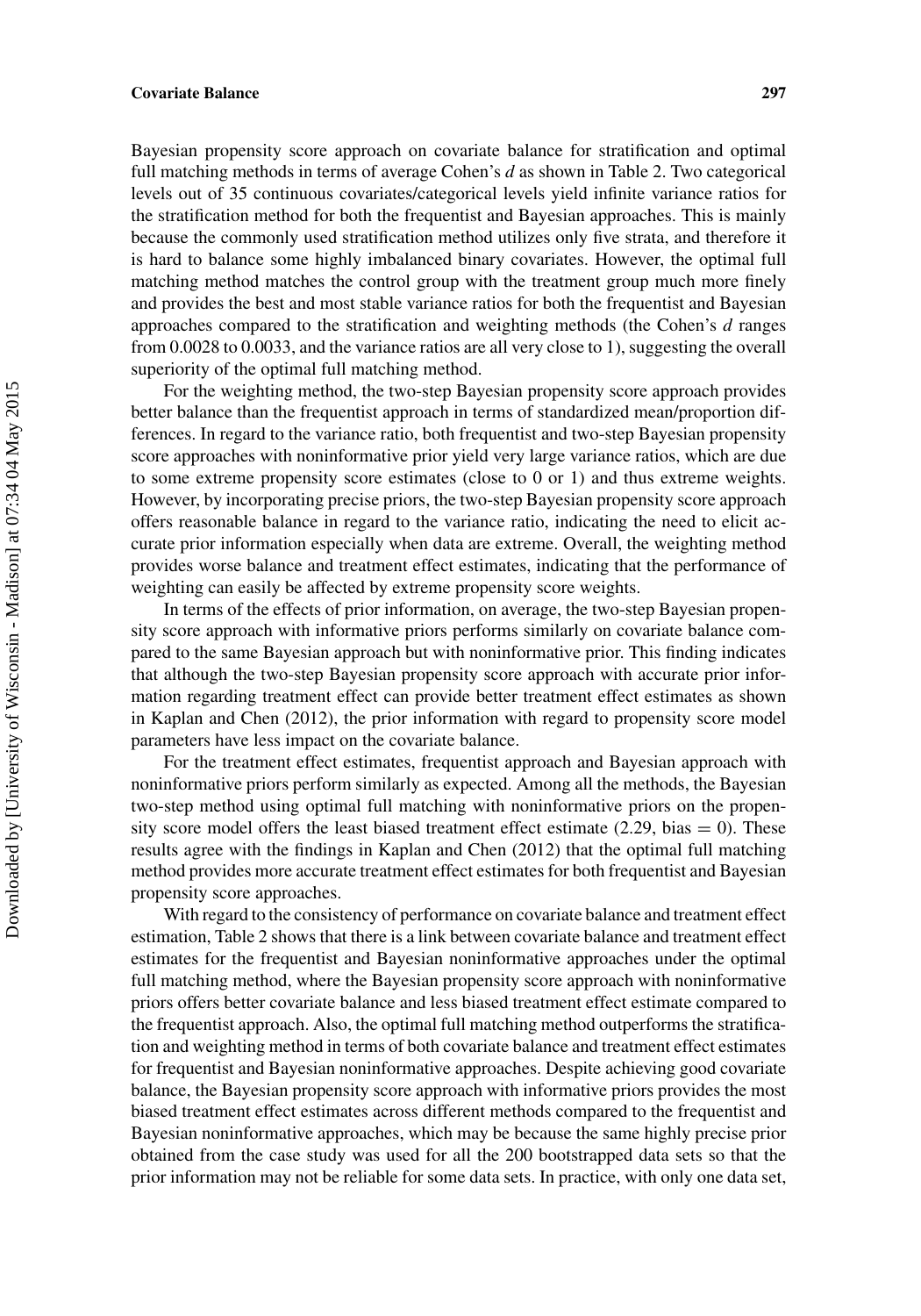precise and accurate priors for the propensity score model parameters may have a different impact on the treatment effect estimation.

### **CONCLUSION**

The two-step Bayesian approach for propensity score analysis proposed by Kaplan and Chen (2012) maintains a fully Bayesian specification and naturally accounts for uncertainty in the propensity scores by specifying prior distributions on the propensity score model parameters while avoiding the concerns surrounding the joint modeling of Bayesian propensity score model and outcome model. This article examined the balancing properties of the two-step Bayesian propensity score approach via a case study and a real-data based simulation study for propensity score stratification, weighting and optimal full matching methods, and demonstrated a way of evaluating covariate balance in Bayesian propensity score analysis via point estimates and posterior distribution of balance indices. In addition, the link between covariate balance and treatment effect estimation was evaluated.

To summarize, results of the case study revealed that both Bayesian and frequentist propensity score approaches substantially reduced initial imbalance and their performance on covariate balance was similar in regard to the standardized mean/proportion differences and variance ratios in the treatment group and control group. Similar performance was also found with respect to the corresponding 95% bootstrap intervals and posterior probability intervals. Specifically, the frequentist propensity score approach provided slightly better covariate balance for the propensity score stratification and weighting methods, where as the two-step Bayesian approach offered slightly better covariate balance for the optimal full matching method. The link between covariate balance and treatment effect estimation varied across different propensity score methods.

Results of the simulation study showed that both Bayesian and frequentist propensity score approaches achieved good covariate balance for stratification and optimal full matching methods. The Bayesian propensity score approach with informative priors showed similar balance performance compared to the Bayesian approach with noninformative priors, indicating that the specification of the prior distribution does not greatly influence the balance properties of the two-step Bayesian approach. The optimal full matching method, on average, offered the best covariate balance and the least biased treatment effect estimates compared to stratification and weighting methods for frequentist and Bayesian noninformative propensity score approaches. Overall, the two-step Bayesian optimal full matching approach with noninformative priors performed the best in terms of both covariate balance and treatment effect estimate.

One benefit of conducting Bayesian propensity score analysis is that we can obtain a distribution of estimated propensity scores and thus a distribution of corresponding balance indices (Cohen's *d* and variance ratio in this article) so that the variation in balance indices can be captured in addition to the point estimates to assist in balance checking. Good balance is achieved if both the point estimates and the posterior probability intervals of the balance indices fall into the desirable range. We note that in the simulation study, some extreme bootstrap data sets led to extreme propensity score estimates and thus distorted variance ratios of covariates between treatment group and control group. However, after incorporating precise prior information, the extreme data sets were pulled toward the prior distribution and, as a result, reasonable propensity score estimates and balance indices were obtained. This is another benefit of the Bayesian propensity score approach.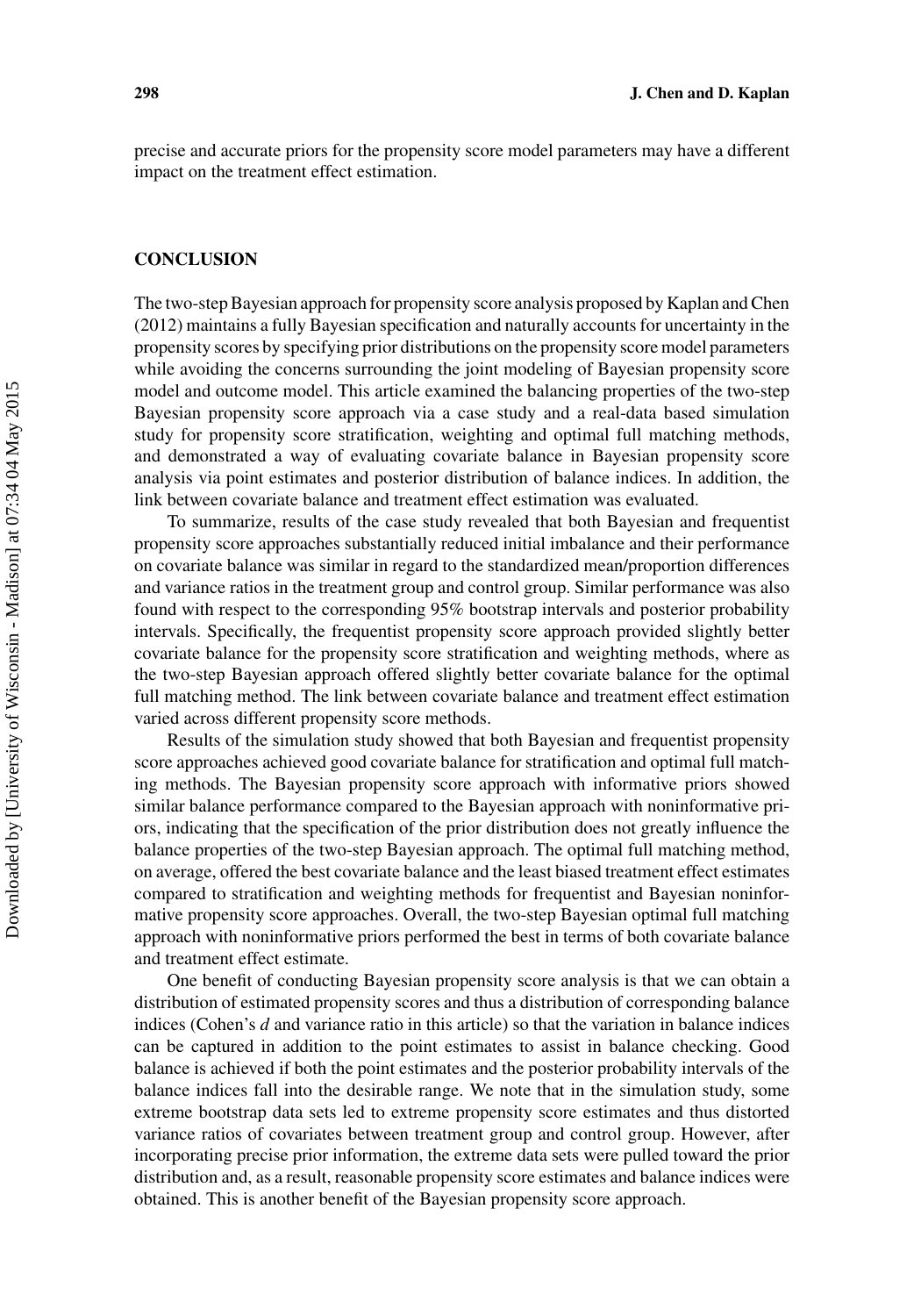One limitation we noticed in the simulation study is that the Metropolis acceptance rate in MCMC posterior sampling can be very small for the Bayesian logit model when the prior is improper and/or data are extreme. Utilizing a proper prior may improve the acceptance rate of the Metropolis sampling algorithm, which is a topic for future research. Using other computing algorithm such as the EM algorithm used in this article provides a possible solution to this problem.

In this article, we investigated the mean and variance balance for covariates in the linear response surface. When there are nonlinear relationships between covariates and outcome, covariate balance in higher order moments such as variance, squared terms and interaction terms should be given extra attention because higher order imbalance could lead to bias even if covariate mean balance has been achieved (Hill, 2008). The balance performance for the two-step Bayesian propensity score approach with nonlinear confounders is warranted for further study.

We also want to make a note here that misspecification in the propensity score model can lead to poor covariate balance and biased treatment effect estimates (Kang & Schafer, 2007), where as misspecification in the outcome model can bias the treatment effect estimates even more (Austin & Mamdani, 1993). In addition to carefully choosing covariates and specifying the functional form of the propensity score model and outcome model, Bayesian nonparametric modeling procedure, such as Bayesian Additive Regression Trees, can be an alternative, which focuses on the flexible modeling of the outcome and is shown to produce more efficient estimates in the nonlinear settings (Hill, 2011).

To conclude, this article evaluated the balancing properties of the two-step Bayesian propensity score approach and linked it with the treatment effect estimation. Consistent with the findings of Kaplan and Chen (2012), we find that the two-step Bayesian propensity approach under optimal full matching is recommended in terms of both establishing covariate balance and reducing bias in the estimated treatment effect.

# **ACKNOWLEDGMENTS**

We acknowledge Peter Steiner for providing original R code for covariate balance within frequentist-based propensity score methods.

## **FUNDING**

The research reported in this article was supported by the Institute of Education Sciences, U.S. Department of Education, through Grant R305D110001 to The University of Wisconsin–Madison. The opinions expressed are those of the authors and do not necessarily represent views of the Institute or the U.S. Department of Education.

#### **References**

- An, W. H. (2010). Bayesian propensity score estimators: Incorporating uncertainties in propensity scores into causal inference. *Sociological Methodology*, *40*, 151–189.
- Austin, P. C. (2008). A critical appraisal of propensity-score matching in the medical literature between 1996 and 2003. *Statistics in Medicine*, *27*, 2037–2049.
- Austin, P. C., Mamdani, M. M. (1993). Effects of misspecification of the propensity score on estimators of treatment effect. *Biometrics*, *49*, 1231–1236.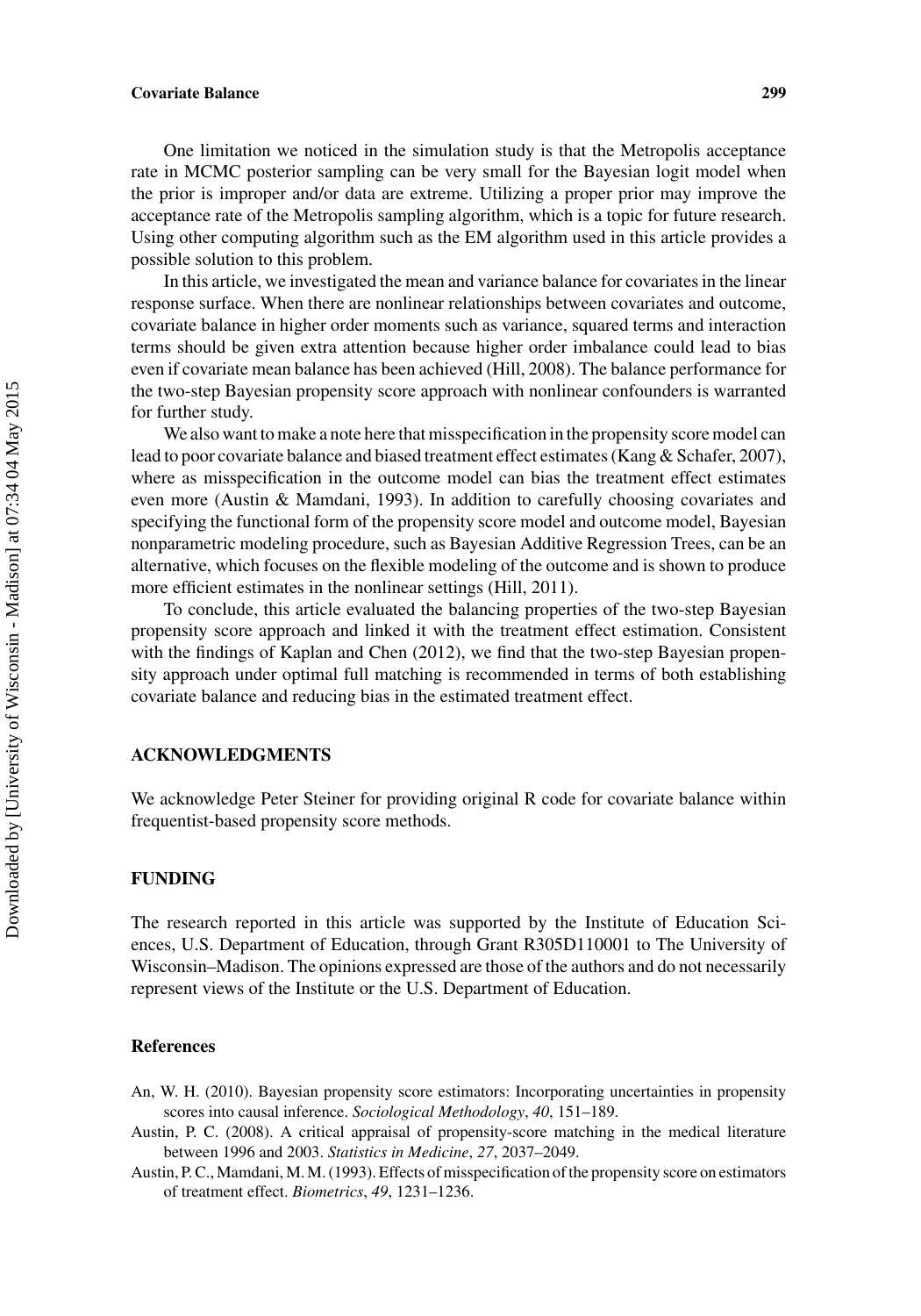- Austin, P. C., Mamdani, M. M. (2006). A comparison of propensity score methods: A case-study estimating the effectiveness of post-AMI statin use. *Statistics in Medicine*, *25*, 2084–2106.
- Ayanian, J. Z., Landrum, M. B., Guadagnoli, E., Gaccione, P. (2002). Specialty of ambulatory care physicians and mortality among elderly patients after myocardial infarction. *New England Journal of Medicine*, *347*, 1678–1686.
- Cochran, W. G. (1968). The Effectiveness of Adjustment by Subclassification in Removing Bias in Observational Studies. *Biometrics*, *24*, 205–213.
- Cohen, J. (1988). *Statistical power analysis for the behavioral sciences*, *2nd edition.* Hillsdale NJ: Erlbaum.
- De Finetti, B. (1974). *Theory of Probability, Vols. 1 and 2.*New YorkNY: Wiley and Sons.
- Dehejia, R. H., Wahba, S. (1999). Causal Effects in Nonexperimental Studies: Reevaluating the Evaluation of Training Programs. *Journal of the American Statistical Association*, *94*, 1053–1062.
- Dehejia, R. H., Wahba, S. (2002). Propensity score-matching methods for nonexperimental causal studies. *The Review of Economics and Statistics*, *84*, 151–161.
- Foster, E. M. (2003). Propensity Score Matching An Illustrative Analysis of Dose Response. *Medical Care*, *41*, 1183–1192.
- Gelman, A., Jakulin, A., Pittau, M. G., Su, Y. S. (2008). A weakly informative default prior distribution for logistic and other regression models. *The Annals of Applied Statistics*, *2*, 1360–1383.
- Gelman, A., Su, Y. S., Yajima, M., Hill, J. L., Pittau, M. G., Kerman, J., & Zheng, T. (2011). arm: Data Analysis Using Regression and Multilevel/Hierarchical Modelsm, arm: Data analysis using regression and multilevel/hierarchical models (R package version 1.4–13) [Computer software mannual]. Availabel from http://CRAN.R-project.org/package=arm
- Gilks, W. R., Richardson, S., & Spiegelhalter, D. J. (Ed.) (1996). *Markov chain Monte Carlo in practice*. London: Chapman & Hall/CRC.
- Guo, S., Barth, R. P., Gibbons, C. (2006). Propensity score matching strategies for evaluating substance abuse services for child welfare clients. *Children and Youth Services Review*, *28*, 357–383.
- Hansen, B. B. (2004). Full matching in an observational study of coaching for the sat. *Journal of the American Statistical Association*, *99*, 609–618.
- Hansen, B. B. (2008). The essential role of balance tests in propenisty-matched observational studies: Comments on "A Critical Appraisal of Propensity-Score Matching in the Medical Literature Between 1996 and 2003" by Peter Austin. *Statistics in Medicine*, *27*, 2050–2054.
- Hansen, B. B., Klopfer, S. O. (2006). Optimal full matching and related designs via network flow. *Journal of Computational and Graphical Statistics*, *15*, 609–627.
- Harder, V. S., Stuart, E. A., & Anthony, J. C. (2010). Propensity Score Techniques and the Assessment of Measured Covariate Balance to Test Causal Associations in Psychological Research. *Psychological Methods*, *15*, 234–249.
- Hill, J. L. (2008). Discussion of research using propensity-score matching: Comments on "A Critical Appraisal of Propensity-Score Matching in the Medical Literature Between 1996 and 2003" by Peter Austin. *Statistics in Medicine*, *27*, 2055–2061.
- Hill, J. L. (2011). Bayesian nonparametric modeling for causal inference. *Journal of Computational and Graphical Statistics*, *20*, 217–240.
- Hirano, K., Imbens, G. W. (2001). Estimation of causal effects using propensity score weighting: An application to data on right heart catheterization. *Health Services and Outcomes Research Methodology*, *2*, 259–278.
- Hirano, K., Imbens, G. W., Ridder, G. (2003). Efficient estimation of average treatment effects using the estimated propensity score. *Econometrica*, *71*, 1169–1189.
- Horvitz, D. G., Thompson, D. J. (1952). A generalization of sampling without replacement fiom a finite universe. *Journal of the American Statistical Association*, *47*, 663–685.
- Hoshino, T. (2008). A Bayesian propensity score adjustment for latent variable modeling and MCMC algorithm. *Computational Statistics & Data Analysis*, *52*, 1413–1429.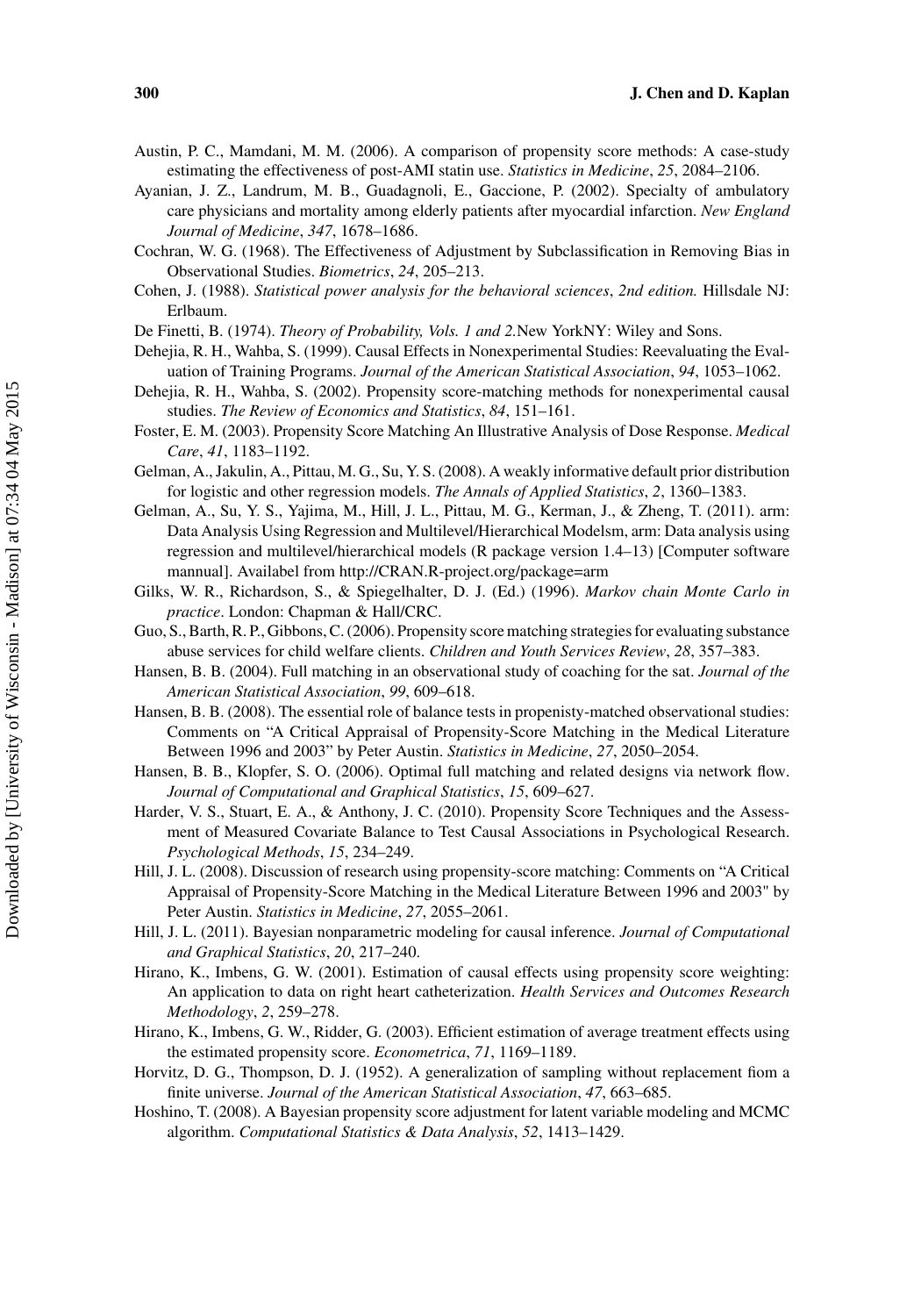- Imai, K., King, G., Stuart, E. A. (2008). Misunderstandings between experimentalists and observationalists about causal inference. *Journal of the Royal Statistical Society, Series A*, *171*, 481–502.
- Kang, J., & Schafer, J. L. (2007). Demystifying double robustness: A comparison of alternative strategies for estimating a population mean from incomplete data. *Statistical Science*, *22*, 523–539.

Kaplan, D. (2014). *Bayesian statistics for the social sciences*. New York: The Guilford Press.

- Kaplan, D., & Chen, J. (2012). A two-step Bayesian approach for propensity score analysis: Simulations and case study. *Psychometrika*, *77*, 581–609.
- Kurth, T., Walker, A. M., Glynn, R. J., Chan, K. A., Gaziano, M. J., Berger, K., Robins, J. M. (2006). Results of multivariable logistic regression, propensity matching, propensity adjustment, and propensity-based weighting under conditions of nonuniform effect. *American Journal of Epidemiology*, *163*, 262–270.
- Leow, C., Marcus, S., Zanutto, E., Boruch, R. (2004). Effects of advanced course-taking on math and science achievement: Addressing selection bias using propensity scores. *American Journal of Evaluation*, *25*, 461–478.
- Lunceford, J., & Davidian, M. (2004). Stratification and weighting via the propensity score in estimation of causal treatment effects: A comparative study.*Statistics in Medicine*, *23*, 2937–2960.
- Lunn, D., Best, N., Spiegelhalter, D., Graham, G., Neuenschwander, B. (2009). Combining mcmc with "sequential" PKPD modelling. *Journal of Pharmacokinetics and Pharmacodynamics*, *36*, 19–38.
- Martin, A. D., Quinn, K. M., & Park, J. H. (2010). Markov chain Monte Carlo (MCMC) package. Retrived form http://mcmcpack.wustl.edu/
- McCaffrey, D. F., Ridgeway, G., Morral, A. R. (2004). Propensity score estimation with boosted regression for evaluating causal effects in observational studies. *Psychological Methods*, *9*, 403–425.
- McCandless, L. C., Douglas, I. J., Evans, S. J., & Smeeth, L. (2010). Cutting feedback in Bayesian regression adjustment for the propensity score.*The International Journal of Biostatistics*, *6*, Article 16.
- McCandless, L. C., Gustafson, P., Austin, P. C. (2009). Bayesian propensity score analysis for observational data. *Statistics in Medicine*, *28*, 94–112.
- McCandless, L. C., Gustafson, P., Austin, P. C., Levy, A. R. (2009). Covariate balance in a Bayesian propensity score analysis of beta blocker therapy in heart failure parients. *Epidemiologic Perspectives & Innovations*, *6*, 5–15.
- NCES., (2001). *Early childhood longitudinal study: Kindergarten class of 1998-99: Base year publicuse data files user's manual*(Tech. Rep. No. NCES 2001-029). Washington DC: U.S. Department of Education
- R Development Core Team., (2011). *R: A language and environment for statistical computing* [Computer software manual]. Vienna, Austria. Available from http://www.R-project.org
- Rosenbaum, P. R. (1987). Model-based direct adjustment. *Journal of the American Statistical Association*, *82*, 387–394.
- Rosenbaum, P. R. (1989). Optimal matching for observational studies. *Journal of the American Statistical Association*, *84*, 1024–1032.

Rosenbaum, P. R., & Rubin, D. B. (1983). The central role of the propensity score in observational studies for causal effects. *Biometrika*, *70*, 41–55.

- Rosenbaum, P. R., & Rubin, D. B. (1984). Reducing bias in observational studies using subclassification on the propensity score. *Journal of the American Statistical Association*, *79*, 516–524.
- Rubin, D. B. (1974). Estimating causal effects of treatments in randomized and nonrandomized studies. *Journal of Educational Psychology*, *66*, 688–701.
- Rubin, D. B. (1979). Using multivariate matched sampling and regression adjustment to control bias in observational studies. *Journal of the American Statistical Association*, *74*, 318–328.
- Rubin, D. B. (1985). The use of propensity scores in applied Bayesian inference. *Bayesian Statistics*, *2*, 463–472.